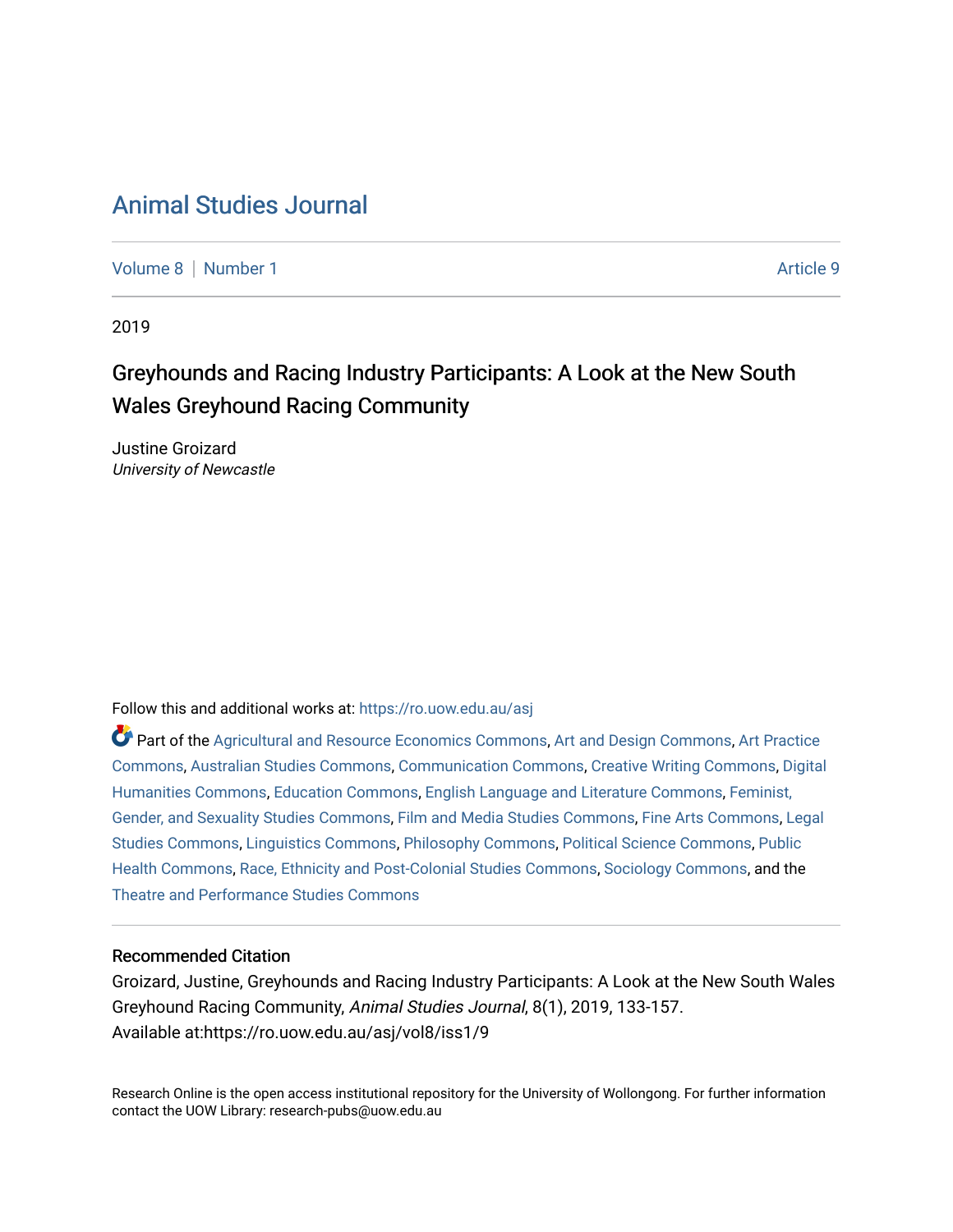## Greyhounds and Racing Industry Participants: A Look at the New South Wales Greyhound Racing Community

#### **Abstract**

Subsequent to the exposure of live baiting and animal cruelty within the NSW greyhound racing industry in 2015, a public debate emerged about animal welfare, oppression and exploitation. It resulted in a community outcry, an inquiry into live baiting and animal welfare within the industry and a proposed ban of greyhound racing in the state of NSW. Whilst the proposed ban of greyhound racing was celebrated amongst animal activists, it was met with a mixture of sadness, shock and animosity from people from within the industry. Many of the people within the greyhound racing community felt stigmatised and discriminated against, arguing that the move was purely political. The exposure, the ban and, later, the withdrawal of the ban reflected a moral contestation, underpinned by the question of how humans relate to or should relate to animals. The debate largely ignored, however, the deeper ontological foundations for practice with and relationships to animals. Initiating an exploration of the ontological basis of humananimal relationships as it manifests within the greyhound racing community, I will in this article explore how members of this community use their relationships with both the humans and dogs involved in the sport as a means of constructing their social identity as a 'greyhound person'; a category that delineates particular routines, practices and values. Using fieldwork material collected as part of a two-year long study with the greyhound racing community (2015-2016), I investigate how people involved in the greyhound racing industry relate to the dogs, and what implications this way of relating has to how identities are constructed, the greyhound is treated, and how this treatment is rationalised.

#### Keywords

Dogs, greyhounds, greyhound person, greyhound racing, human-animal relationships, identity, New South Wales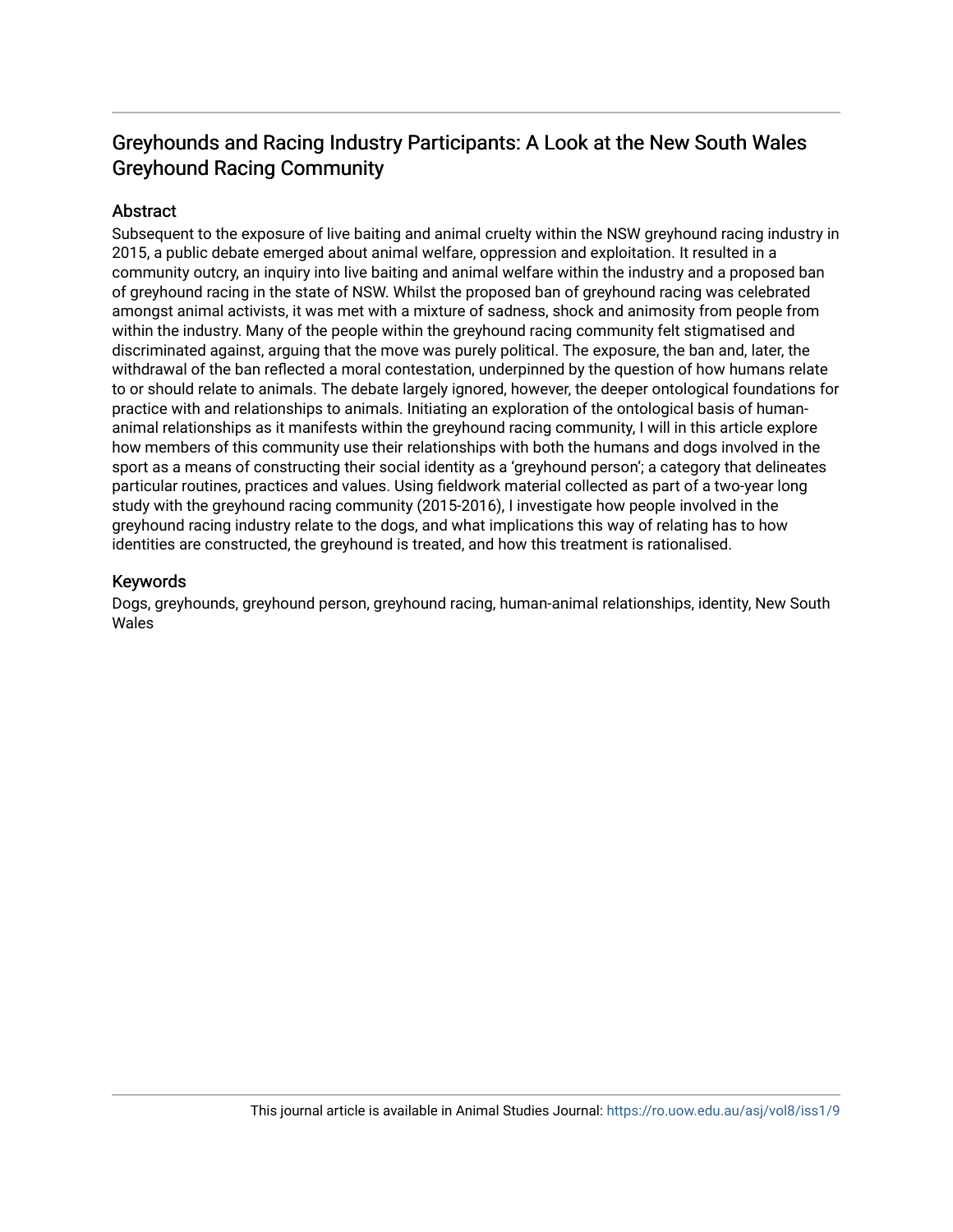# *Greyhounds and Racing Industry Participants: A Look at the New South Wales Greyhound Racing Community*

### **Justine Groizard University of Newcastle, Australia**

**Abstract:** Subsequent to the exposure of live baiting and animal cruelty within the NSW greyhound racing industry in 2015, a public debate emerged about animal welfare, oppression and exploitation. It resulted in a community outcry, an inquiry into live baiting and animal welfare within the industry and a proposed ban of greyhound racing in the state of NSW. Whilst the proposed ban of greyhound racing was celebrated amongst animal activists, it was met with a mixture of sadness, shock and animosity from people from within the industry. Many of the people within the greyhound racing community felt stigmatised and discriminated against, arguing that the move was purely political. The exposure, the ban and, later, the withdrawal of the ban reflected a moral contestation, underpinned by the question of how humans relate to or should relate to animals. The debate largely ignored, however, the deeper ontological foundations for practice with and relationships to animals. Initiating an exploration of the ontological basis of human-animal relationships as it manifests within the greyhound racing community, I will in this article explore how members of this community use their relationships with both the humans and dogs involved in the sport as a means of constructing their social identity as a 'greyhound person'; a category that delineates particular routines, practices and values. Using fieldwork material collected as part of a two-year long study with the greyhound racing community (2015-2016), I investigate how people involved in the greyhound racing industry relate to the dogs, and what implications this way of relating has to how identities are constructed, the greyhound is treated, and how this treatment is rationalised.

**Keywords**: Dogs, greyhounds, greyhound person, greyhound racing, human-animal relationships, identity, New South Wales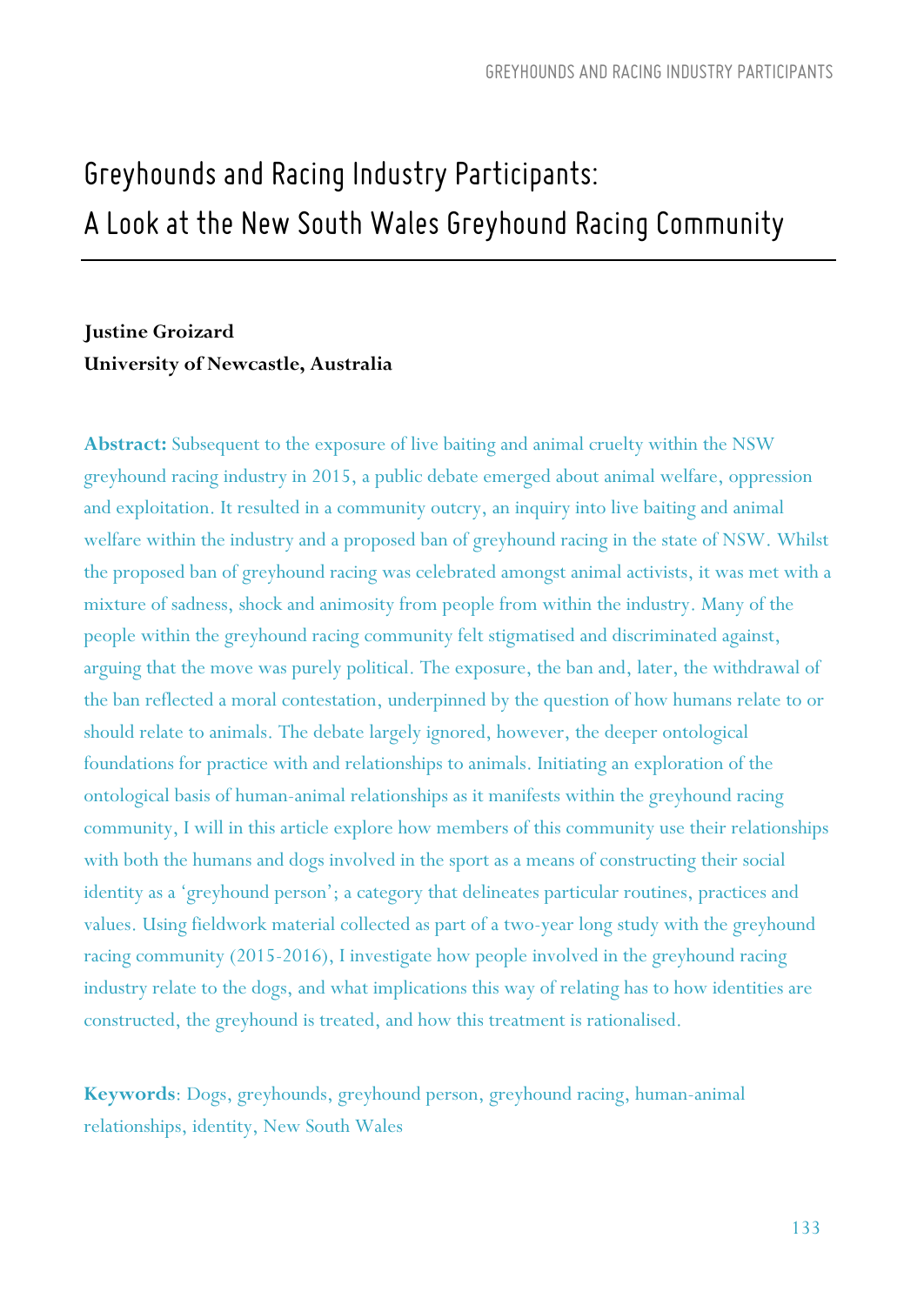#### *Introduction*

Within the past few years, greyhound racing has moved from a relatively secluded space marked by the knowledge of a select few, to a space of highly publicised and controversial political contestation. The moral and political questioning of the industry intensified in 2015 when the animal protection organisation Animals Australia exposed how live baiting was occurring within the New South Wales (NSW) greyhound racing industry, and how the industry breaks with generally accepted norms of animal affinity characteristic of modern Australian society (McHugh; Markwell, Firth and Hing 596; McEwan and Skandakumar 54). The breach of ethical conduct towards animals was emphasised through the exposure of the frequent killing of unwanted racing greyhounds. Whilst not all members of the community engage in unethical practices, the exposure was a hit to the whole community, which had to respond to the horrific evidence of animal cruelty.

Several members of the greyhound racing community argued in line with the critiques put forth by those incensed by these exposed practices. Dogs and, specifically, greyhounds, they argued, should be treated with love and respect.<sup>1</sup> That some within this industry have been demonstrated as prioritising profit and neglecting consideration of dogs as sentient beings deserving of respect, whilst others argue this is their primary focus as greyhound people suggests that, rather the greyhound industry being viewed as one entity, the individuals that make up this social grouping should be viewed as belonging to various, and significantly separate, sub-groups within the industry. I argue that the notion of separate social groupings within the NSW greyhound industry presents animal welfare advocates with the opportunity to work with members of the racing community, establishing a means to create change from within rather than simply attacking and, subsequently, alienating those involved in the sport. By looking behind the general stereotypes of the greyhound industry and seeing it as a complex and heterogeneous community, a dialogue on how to protect the dogs through establishing more care-orientated and dog-focused practices within the industry may be facilitated.

In order to gain a better understanding of the community, it is important to consider how those who associate with the industry see themselves as part of the sport; that is, to

134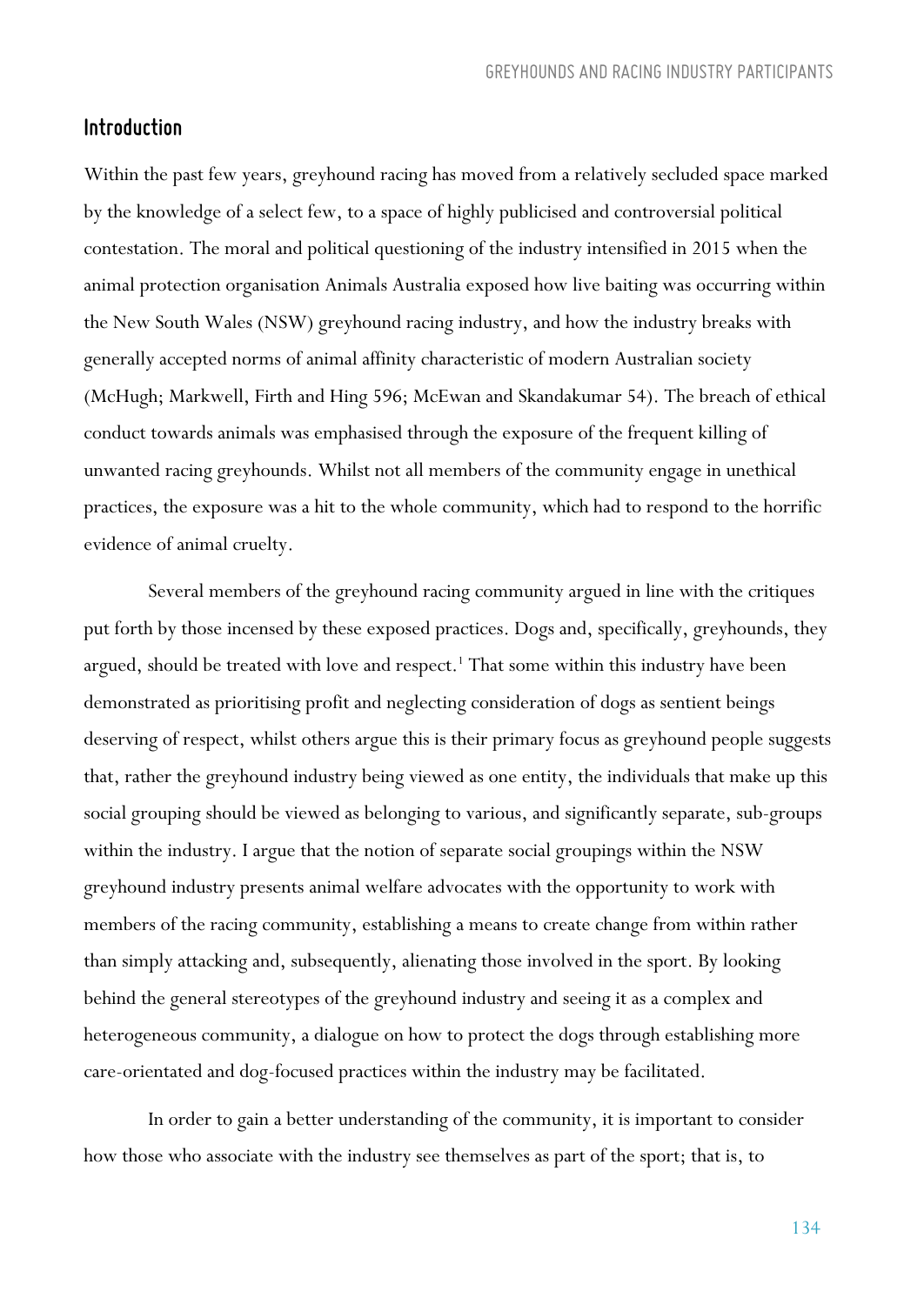understand how their greyhound-related practice intersects with notions of identity and belonging. In this paper, I will explore how the relationships between dogs and humans, specifically greyhounds and humans, are used to create a significant aspect of a person's identity. The paper is based upon qualitative research carried out within the rural greyhound racing community in NSW from 2015-2016. Firstly, I will provide a brief overview of greyhound racing in NSW and the research project itself. I will then explore the research findings: the way in which people within the greyhound racing community use the dogs to construct their notions of self, how these ways of constructing the self relate not only to the dogs, but to distinct subgroupings within the racing community and, finally, how this competitive industry context leads to navigations of engagement and detachment between human and dog.

#### *Greyhound racing – old ways and recent developments*

Despite the existence of this distinct community in Australia dating back to European colonisation, little has been done in terms of social research and, as Atkinson and Young contend, this unique facet of the multiple interspecies relationships and ways of being that make up the Australian social landscape remain relatively underexplored in academic scholarship (336). In terms of existing research, investigations pertain to different racing contexts, such as Carr's exploration of the politics of racing and rescue in the UK and Atkinson and Young's research on greyhound racing and oppression in North America. In the Australian context, research has often been on a much broader scale; for instance, McEwan and Skandakumar's investigation of racing and the frameworks and policies surrounding the sport in Australia, and Markwell, Firth and Hing's thematic exploration of Australian greyhound racing. Finally, Madden provides a non-context specific discourse analysis of the greyhound throughout time. There is also observational research on greyhound racing within classic animal study texts that do not specify context such as DeMello (50) and Arluke and Sanders (12-14). There have been few hands-on, proximal methodologies that seek to work closely with those (dogs and humans) within the racing industry. Whilst my research builds on the above literature focused around greyhound racing as a sport in the general sense, it is also based within a particular time and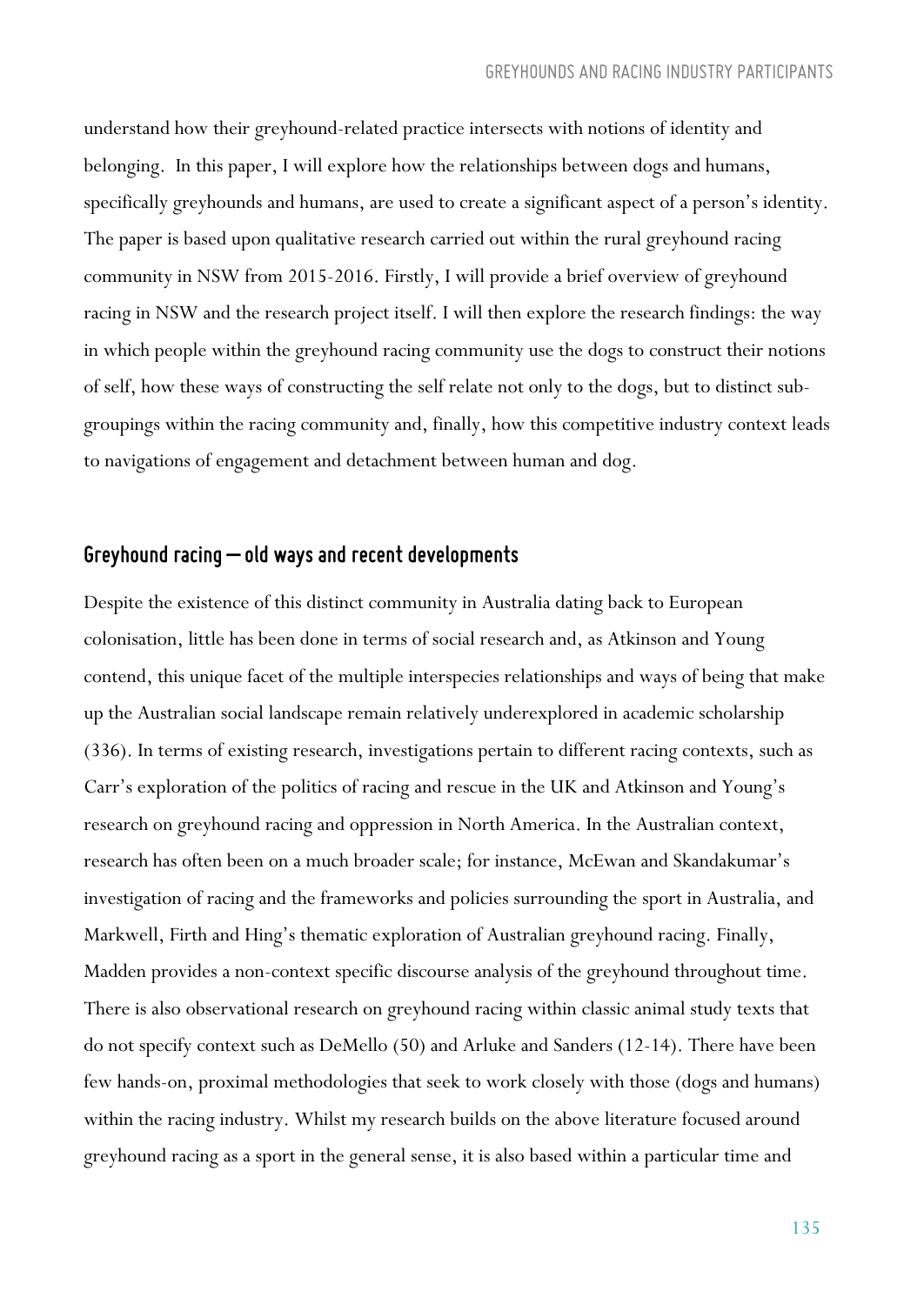space – contemporary NSW greyhound racing. As Haraway argues, knowledge without context is unaccountable (576); therefore, I would like to anchor my arguments to the distinct place and community within which my research was carried out. My aim was to understand the humananimal relationship within the greyhound racing community and, more specifically, how greyhound owners, trainers and breeders who are self-proclaimed dog-lovers are able to detach from their animals and engage in practices such as premature euthanasia and the 'giving up' of dogs for adoption. I wanted to understand how it was that those who would frequently have their dogs prematurely euthanised, or give them away, also presented themselves as those most invested in the well-being not just of greyhounds, but of the overarching, more abstract, idea of *the greyhound,* as a breed, rather than as individual dogs.

A form of greyhound racing has been present in Australia since coursing events began to be held in the 1860s. These events used greyhounds who had been brought over with the First Fleet for their speed and ability to catch live game. By the early  $20<sup>th</sup>$  century, Australia mimicked numerous other countries and embraced the sport of watching greyhounds chase after an artificial lure, what we today recognise as greyhound racing (McEwan and Skandakumar, 4-5). Today, the greyhound community is generally categorised as incorporating those who are involved in the sport through breeding, training and racing greyhounds.

The 2015 exposure of animal cruelty within the industry confronted those within and outside of greyhound racing with the sport's most crucial issue; unwanted dogs. Animals Australia showed how greyhound racers would frequently have dogs who were no longer useful for racing prematurely 'euthanised' (or killed via other methods).<sup>2</sup> There was a public outcry in response (Markwell, Firth and Hing 599), with public disapproval of the industry further strengthened shortly afterwards when Animals Australia revealed how some of these dogs are exported overseas, specifically to Macau, where they are subjected to ethically questionable conditions and treatment (Animals Australia). In response to the findings on the live baiting of greyhounds where trainers used small, relatively defenceless animals including rabbits, piglets and possums<sup>3</sup>, and further prompted by the subsequent media report on greyhound exportation,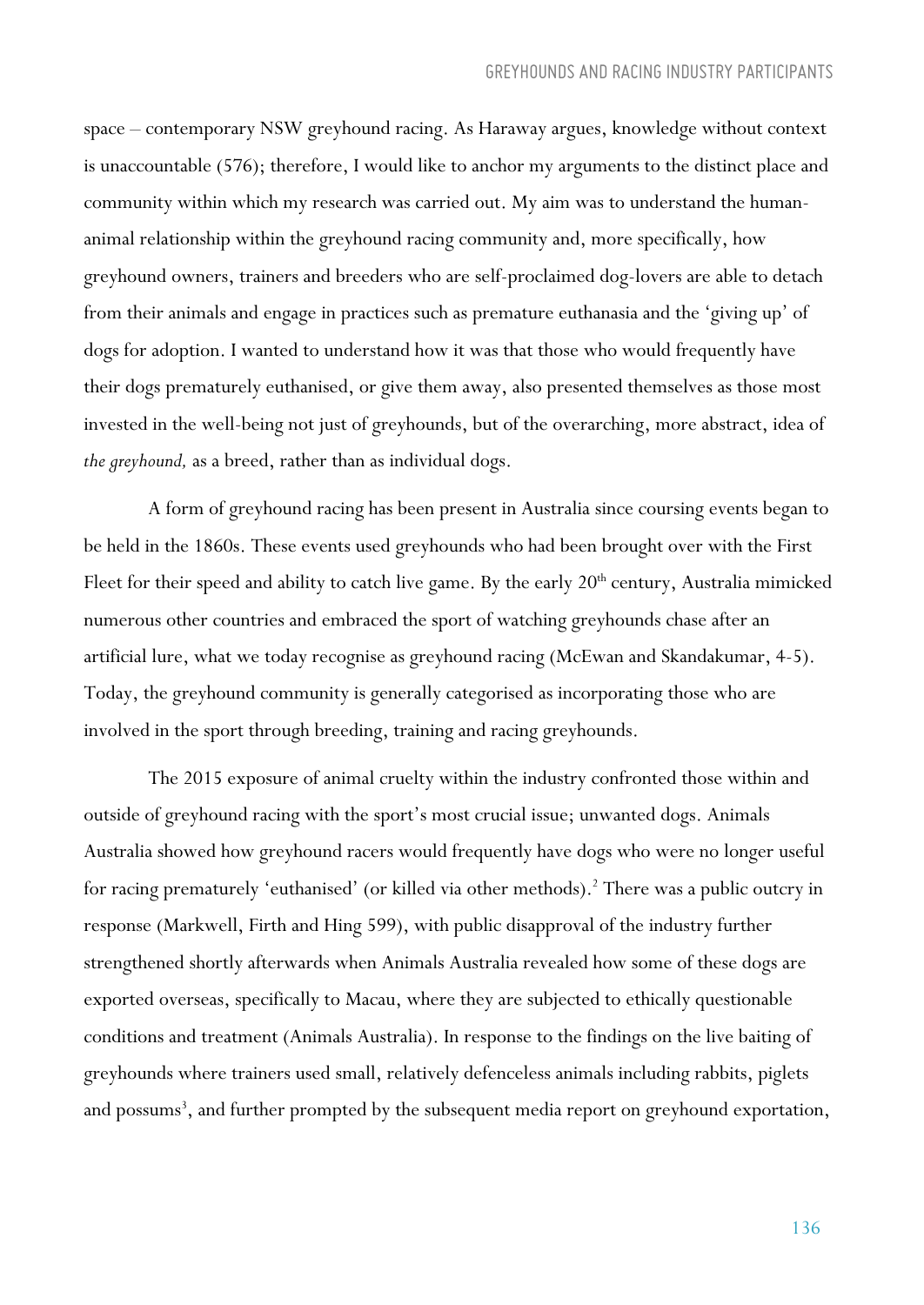the NSW government launched a Special Commission of Inquiry to decide whether greyhound racing was still a viable sport within the State.

On the 7<sup>th</sup> of July 2016, the Special Commission of Inquiry released its report (McHugh). The report showcased widespread and systematic animal abuse within the industry. It should be noted, however, that the industry which the report was referring to was global and not, as several community members argued, based solely upon findings within Australia, much less the state of NSW. In response to the report, the NSW Premier Mike Baird announced that he would ban greyhound racing in the state (ABC News). The decision was fought by those within the greyhound racing community, who argued that the industry was changing and that the practices identified in the report were not representative of the community as a whole. In September 2016, their campaign resulted in the Premier's withdrawal of the ban and the community being awarded a 'second chance' to reform itself (Nicholls and Robertson; Markwell, Firth and Hing 607). The conflict between the greyhound racing community and the animal rights movement has not eased, however. The greyhound racing community claims that the reversal is a victory for the dogs. According to them, the dogs will now be allowed to continue doing what they love, that is, race. In contrast, the animal rights movement continues to argue that the wellbeing of the greyhounds is compromised. They attest that they will continue to oppose the industry and fight for the rights of animals.

#### *Constructing the social identity of the 'greyhound person'*

The concept of 'community' is widely used, yet no clear definition of the term exists. In anthropology, community is commonly used to describe people who hold a commonality of interest, location and ecology, or social system and structure. Community embeds a sense of morality whereby a moral obligation derives from shared identity (Gold 2; McGinnis, House and Jordan 205-222) and a pattern of exchange (of gifts, services, duties and sacrifices) (Mauss). There is always some commonality underlying both the orientation and continuation of any one community (Rapport and Overing 61). Within this article, community will be defined as a group of humans and nonhumans (animals), the former who have shared experiences, practices,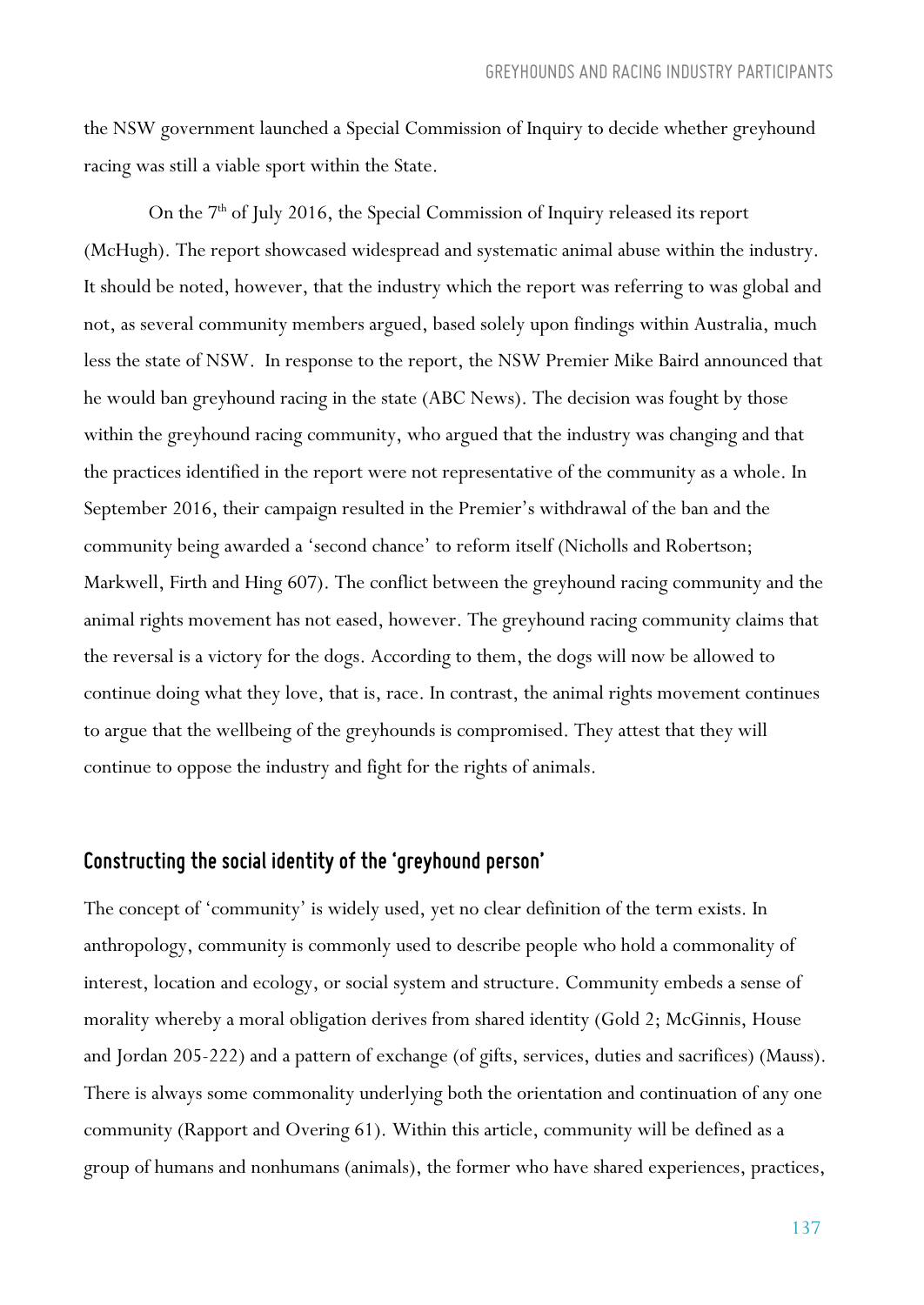belief systems, values and goals. Identity, and the construction of the singular and social identity plays a primary role which must be examined when seeking to gain a better understanding of any human-animal relationship (Abell 168). As such, how the identity of those who take part in greyhound racing is imagined and created is considered a crucial factor in exploring the humandog relationship of this context. During the research, however, it became clear that although the majority of those involved in the industry will refer to themselves as 'greyhound people', there are distinct differences in how an individual will enact this classification. Those who race for the sake of racing – that is, their involvement in the sport is not dependent on prize winnings but about participating – are particularly proud to refer to themselves as greyhound people and classify others with the same values as such. Despite taking part in the same sport, and, accordingly, frequently sharing a community with those whose focus is on the monetary aspect of the industry, greyhound people attest that they should not be classified as being the same as these individuals. While this section explores the social grouping referred to as 'greyhound people', the subsequent section will examine the difference between this faction and others.

Most members of the greyhound racing community know, or know of, one another and navigate their interactions and business dealings accordingly. These bonds and relationships can then be relied on when attempting to navigate social roles and identities within this community setting (Kottak 38-39), as well as the responsibilities and workload of a greyhound owner, trainer and/or breeder. It is multiple relationships such as these that provide the foundation upon which the community itself is built and functions. These bonds of reciprocity and exchange are largely shared between people of the same sub-grouping within this community setting, that is, greyhound people often form strong bonds and relationships with those they perceive as being fellow greyhound people. The defining characteristic of the greyhound person is manifested as a practical and personal engagement with the sport, as well as strong identification with and relationships to the greyhounds themselves. Indeed, studies such as Gueguen and Ciccotti's suggest that the close relationship of the community may be due to the presence of the dogs themselves, as the presence of dogs often facilitates greater engagement, sharing and altruism between humans (347). This argument should not, however, be taken to mean that greyhound racing in itself is inherently 'right'. Animals are an essential part of many human

138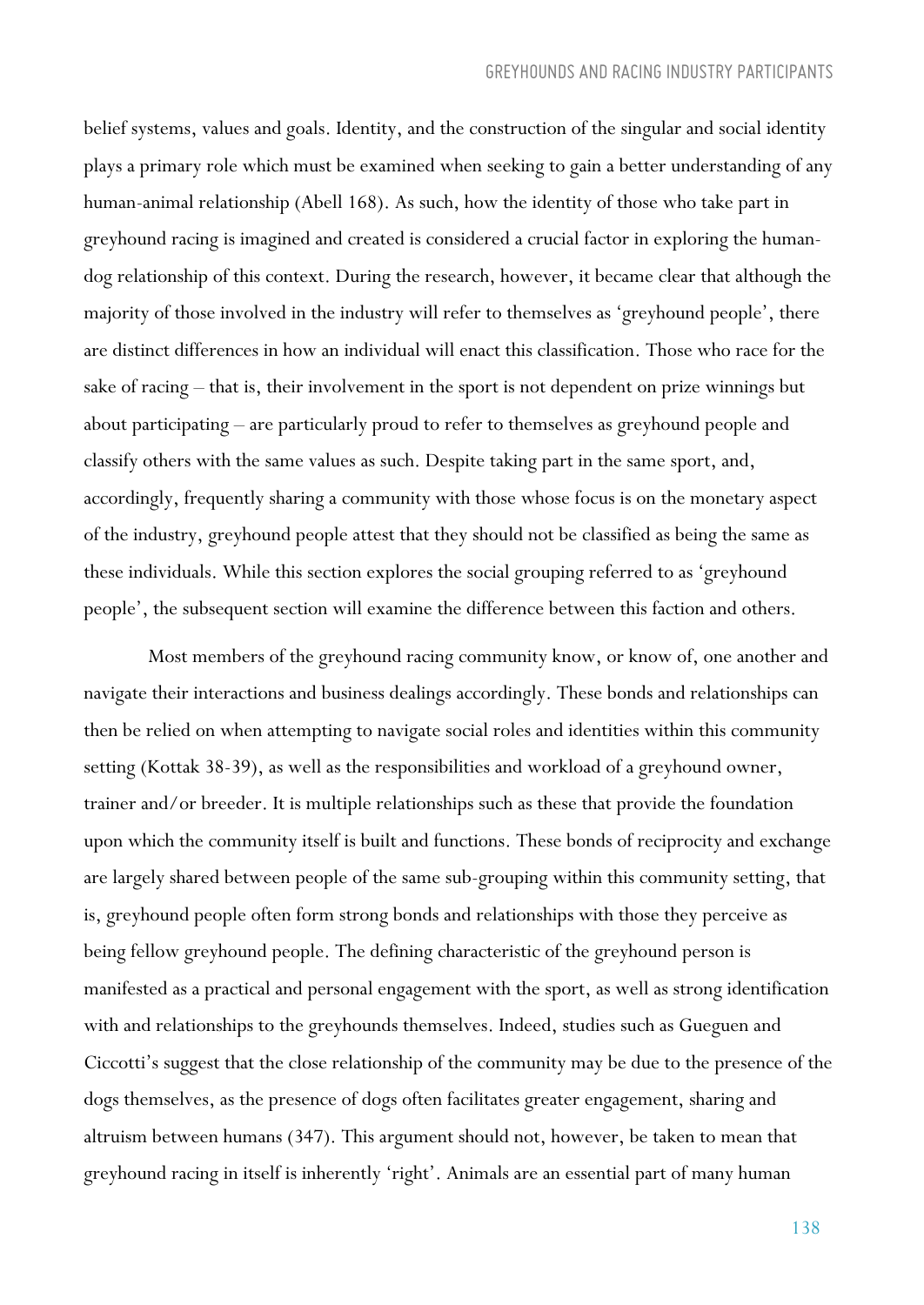leisure experiences that provide a variety of benefits to human participants; it is important, however, to remember that animals are beings with their own rights, including the right to find enjoyment in whichever activities they choose, rather than merely those that have been chosen for them (Young and Carr 1).<sup>4</sup>

In this study, I sought to create a deeper understanding of how individuals within the greyhound racing community of NSW relate to and perceive their animals and, more specifically, to examine whether racing greyhounds are imagined as distinct from other dogs – including other greyhounds – who are viewed as pets. The research sits within the epistemological tradition of phenomenology, which seeks to explore how meaning is created and how people apprehend the world. It is based on the notion that truth is a matter of perspective, and that individuals and their world are co-constituted (Haraway 220). In line with this, I sought through this project to understand how the notion of 'greyhounds' and 'pets' are socially constructed and experienced within the greyhound racing community and how this informs a particular practice and cultural logics. By utilising the framework of social constructivism, understandings of these notions were shaped by the premise that there is no single truth (Lock and Strong 8).

As well as spending extended amounts of time within the racing community, data was collected from 10 participants using semi-structured interviews. These interviews generally lasted from one to two hours. The semi-structured nature of the interviews allowed for a natural flow of conversation and provided rich and in-depth data about how the study participants experience and perceive the animals they work and live with, as well as their connection to the community and other community members. Indeed, it was these social connections between community members that allowed for successful recruitment. Despite the distribution of research flyers at racing tracks, all participants interviewed were sourced through other participants encouraging their participation in the project.

Participants of the study articulated a strong affiliation with the greyhound racing community in particular and the social role they attained herein, namely that of a greyhound person. These participants explained how, unlike many of their other social roles, such as in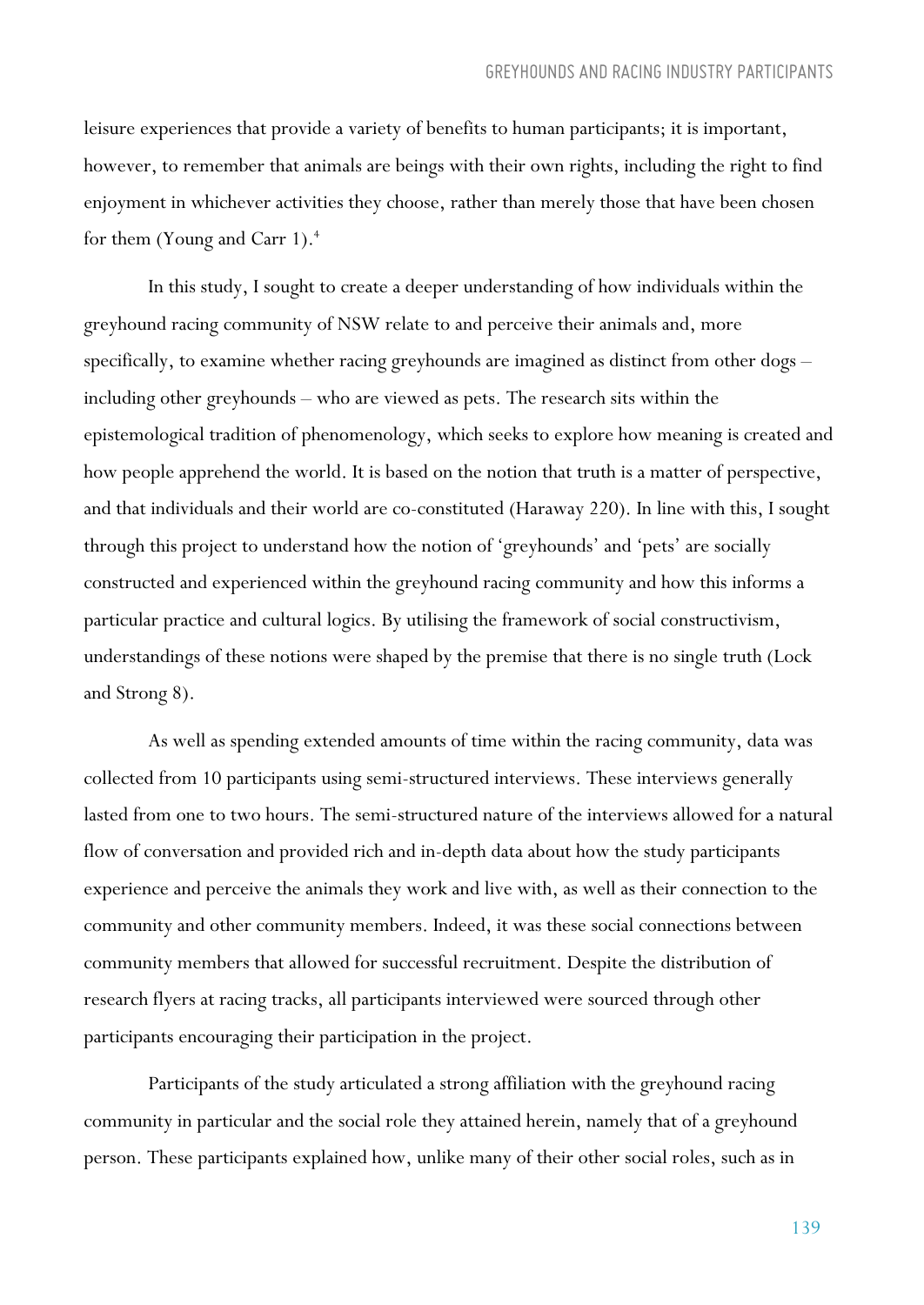their career paths, the role of the greyhound person enabled them to establish an identity they feel a sense of pride in. Several participants specifically drew attention to the fact that they did not enjoy their 'day jobs', specifically those who worked in hands-on, labour intensive jobs, and, for these individuals, the greyhound racing community and the social role of the greyhound person offered a sense of achievement and accomplishment that they did not otherwise experience.

One means of understanding these roles is by applying Kottak's ascribed and achieved status argument (38). An ascribed status is one that is given to an individual: they often have no choice in the matter, such as age, race, or in this case, working class backgrounds with limited opportunities. An achieved status, on the other hand, is something an individual can create for themselves through talent or effort (Kottak 38). The greyhound racing community provides a context in which the greyhound person can gain an achieved status, a social identity that they are proud of. Utilising the social identity of the greyhound person, community members are able to escape from the larger spectrum of their social worlds; they find solace within the context of greyhound racing and attain a status and identity of their own creation (Kottak 38). By developing this achieved status, greyhound people are able to recreate their own narrative to include this aspect of themselves that they are happy with, as opposed to an ascribed status outside of the community that is beyond their control.

Participants often spoke of accomplishments they had made within the context of greyhound racing using these achieved status identities. For example, one greyhound trainer explained how he holds a vast amount of responsibility within the context of the greyhound racing community and that he is essential to the function of the community within his immediate geographical area:

I run the registered trial track at [local suburb]. And I also drive the lure as well as being president of the club and manager of the track […] I'm the only one licensed to drive the lure and if someone unlicensed drives it there's no insurance. And if I go [stop being involved in racing] then everyone around here, like I said there's 21 trainers in that one street, then they can't trial their dogs [without participant] you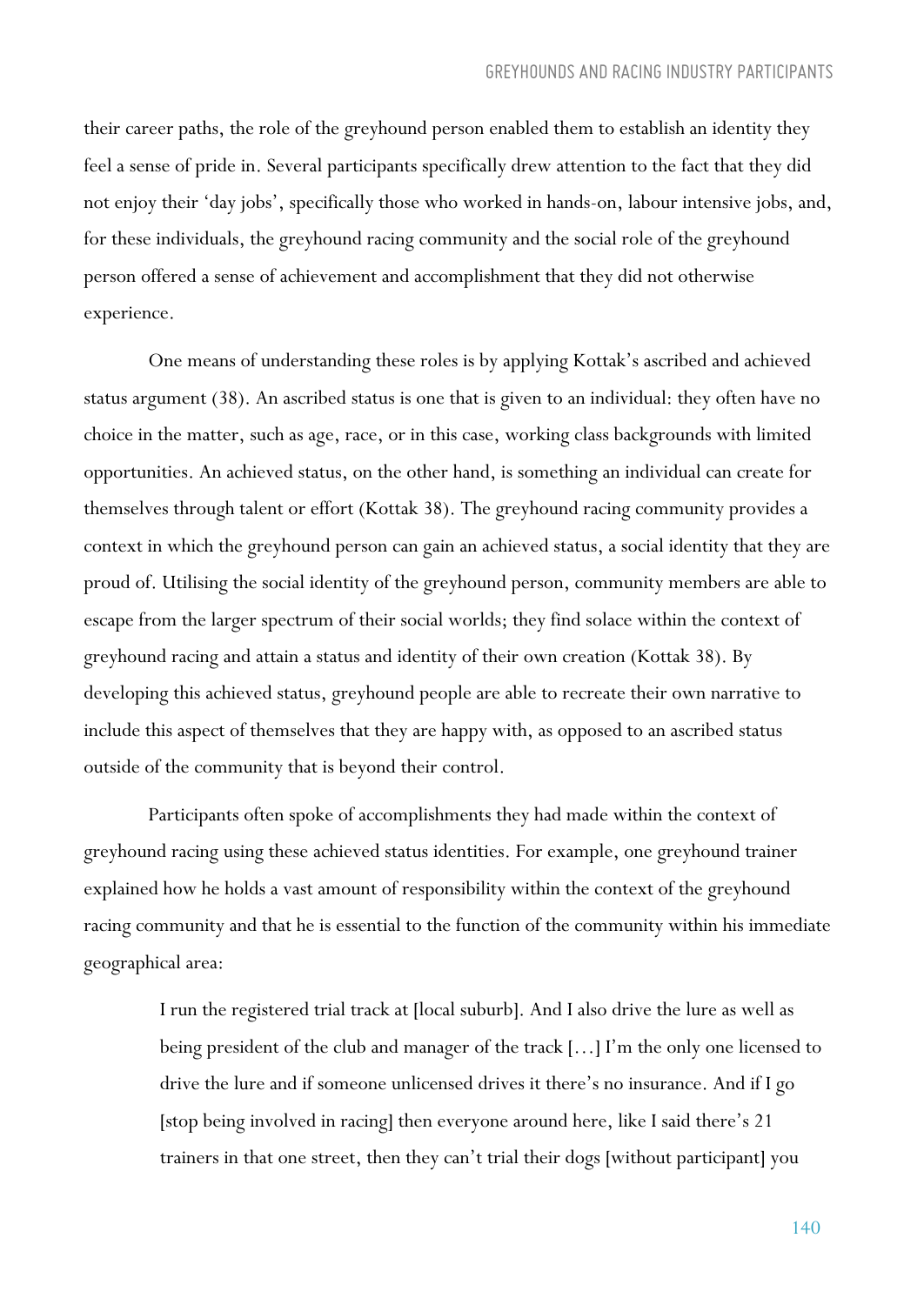know. […] I'm [a community representative] on [an industry consultancy group]. It was put in place by the government, and yeah, that keeps me busy. I actually struggle you know, to get me dogs racing.

In this way, this participant has utilised his role within the greyhound racing industry, as well as his personal relationships with greyhounds (both individual and the abstract idea of *the greyhound*) and with the greyhound racing community, as a means of constructing himself as someone of importance. As well as responsibility, social prominence was often spoken of as an achievement that was enabled by greyhound racing and the subsequent navigation to the achieved status of that context.

Central to being a greyhound person is the notion of knowledge about greyhounds in particular and dogs more generally. Participants expressed pride in their excessive knowledge regarding training, racing and caring for the greyhound breed. This knowledge is not 'book knowledge' but rather a sense of embodied knowledge gained through interaction and engagement with the community and its dogs. To have this knowledge is thus an indication of, firstly, one's long-term association with and belonging to the greyhound community, and, secondly, one's status and identity as a greyhound person. Greyhound people are imagined by fellow greyhound people as having a wealth of knowledge concerning the greyhound breed. This kind of dog-related knowledge, and confidence in that knowledge, is commented on by Wiggett-Barnard and Steel in their study on guide dog handlers. The authors found that it is the ownership of, and therefore close relationship with, a guide dog that often brings about a renewed sense of confidence and sense of self within the handler (1019). Some of Wiggett-Barnard and Steel's participants felt that they had become more assertive and confident as a person because, as a dog handler, they were required to adapt in this way. Similarly, greyhound people expressed a sense of feeling authoritative in regard to knowledge about greyhounds, and subsequently, dogs in general. In this way, the greyhound person uses her or his association with greyhounds and with *the greyhound,* and the context of the community to construct this specialised knowledge, and, accordingly, a sense of their social identity and achieved status (Kottak 38).

141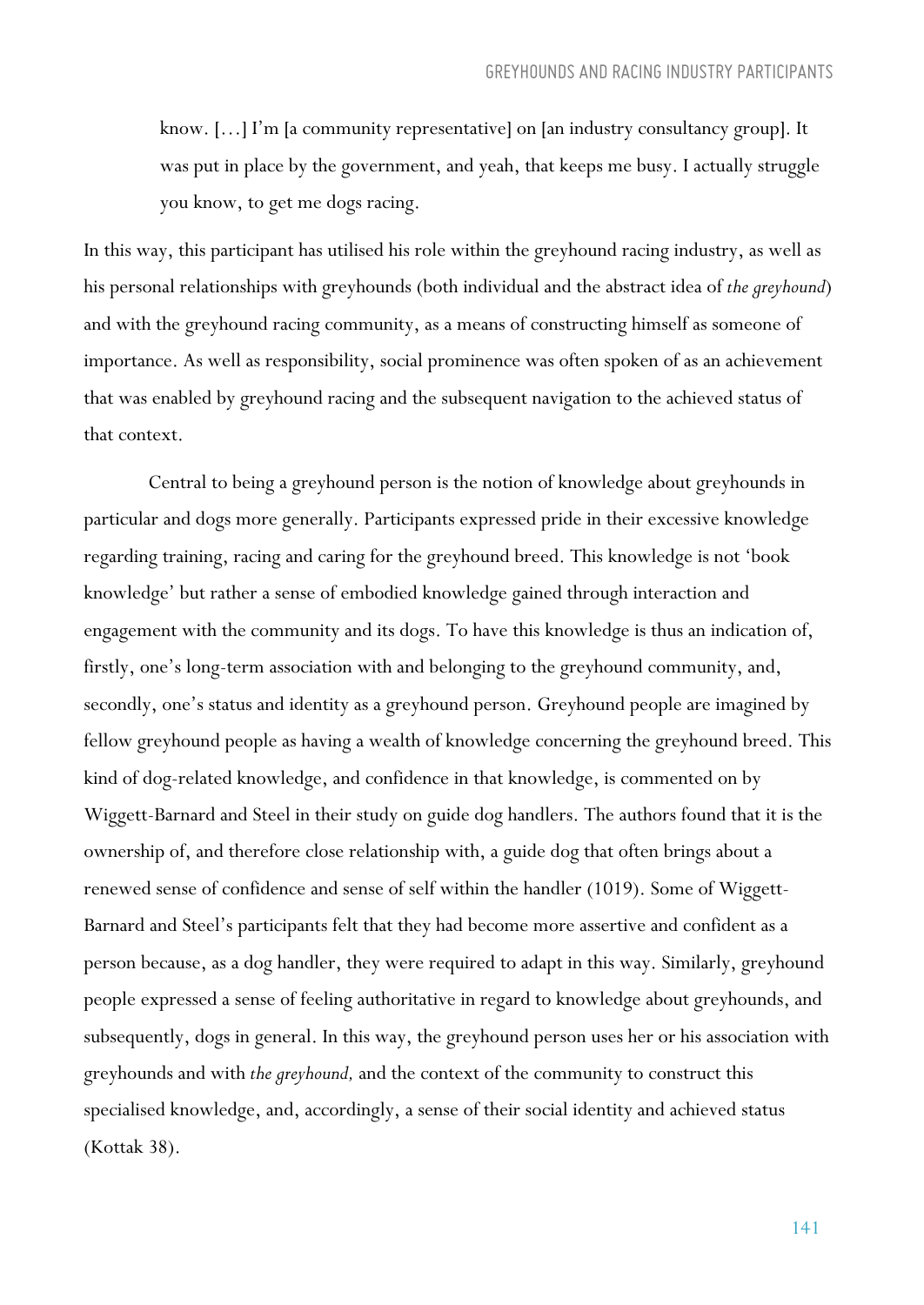The participants of the study created aspects of their identity through the context of racing; greyhound racing represents a space through which they have constructed a distinct social identity that exhibits their belonging to the greyhound racing community. Through physical spaces such as trial tracks and pet stores, as well as online platforms and groups, greyhound people interact, exchanging stories, tips, advice and news about the happenings within the community. During the race meetings themselves exchanges are made in the form of favours: catching someone's dog after the race in exchange for them reciprocating when it comes time for your dog to run, or carpooling to meetings that are far away in order to save fuel costs. As one community member explained;

[i]t's lucky, greyhound people are really good, someone's always got a spare kennel that they can put a dog in for a couple of weeks… If something is going on, we sort of help each other out so, yeah it's good.

This context is a means of constructing their identity among others, not as a lone entity; it is social and relational as much as it forms part of an embodied sense of self. Through the practices of exchange and relationships of reciprocity, the community members are drawn together, subsequently constructing the very context of this social identity itself. The participants use the term 'greyhound people' referring to this social identity, whereby they make direct reference to people that they see holding a particular set of beliefs, manifested in their practical engagement with the greyhound racing industry and their relationships to greyhounds. These defining qualities thereby set the greyhound people apart from those within the wider greyhound racing community who do not have this kind of 'hands-on' experience and identification with the dogs.

#### *'Greyhound people' versus 'money people who race greyhounds': the dogs as the difference*

A distinct set of unwritten rules and values relating specifically to the relationship between individuals and their dogs create a sense of community. Through engagement with one another and the creation of patterns of social interactions and shared experiences, a sense of collectivity and shared history distinct from other sections of the Australian social landscape has transpired. People classified as belonging to the community typically hold the capacity for deep engagement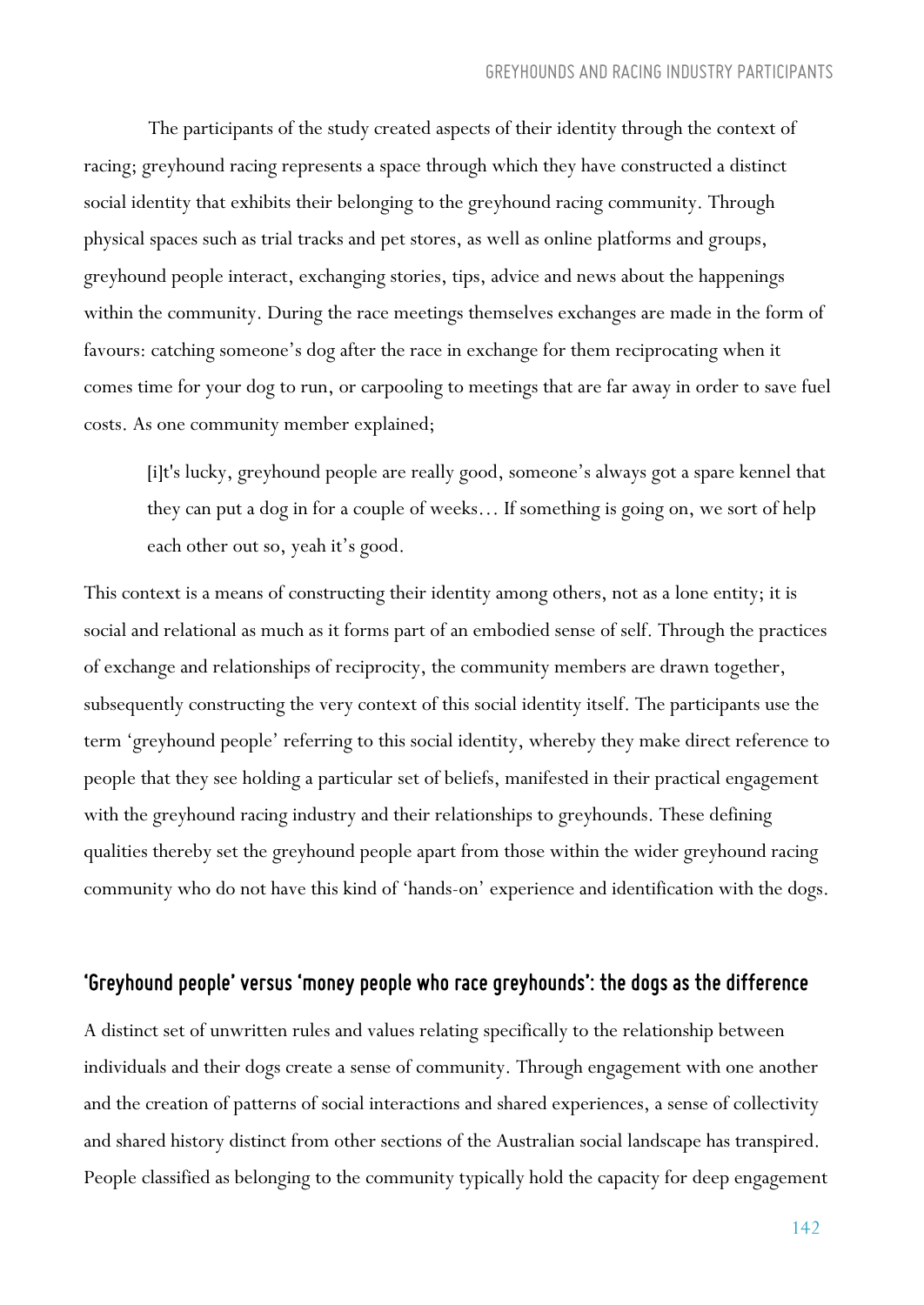with racing dogs, as well as an ability to emotionally detach should the dogs prove unsuccessful on the racetrack. It is these community members who are categorised as fellow 'greyhound people'. They are described as being distinct from people who attend race meetings or are involved with the industry for the purposes of betting, drinking and money-making, as well as those who purchase shares in dogs but have little to no interaction with the animals themselves.

During a conversation with one greyhound person, it was asserted that the defining quality was the relationship with the dogs. Greyhound people have deep relationships with their dogs, and treat them as partners, the interviewee stated; they race for the sake of racing and being a part of the community, not for money as such. 'Money people', on the other hand, view the dogs as a means to make money, and do not form bonds with their racing dogs. The following is an excerpt from an interview where this particular participant expressed his dislike of people who attend race meetings specifically for purposes of social drinking:

They're not even greyhound people! You can't get blind drunk when you're at the dogs! They're at a bucks party. I couldn't tell you the amount of times I've been at the track thinking I wish they would shut the [profanity] up. Seriously.

This notion that there are distinct ways of delineating between what the racing community refers to as 'greyhound people' and 'money people' is supported by Carr's assertion that it is the betting activity involved in greyhound racing that largely leads to the objectification of the dogs (Carr 113). Carr argues that betting on dogs could be imagined as the foundation for greyhound racing itself, and not, as would typically be imagined, the actual sport of racing dogs. Similarly, in their thematic analysis of both greyhound and horse racing, Markwell, Firth and Hing demonstrate how the voices most heard from social media platforms on the subject of animal racing attest that it is the gambling practices, and not the race in itself, that leads to the commodification of the dogs and horses (602).

This suggests that, within their sport, greyhound people can be imagined as sustaining the sport for its true purpose; for people to objectify and use dogs for money making purposes. This separation between people who take part in dog racing to spend time with greyhounds, demonstrate a distinct skillset, and spend time among a community of like-minded individuals,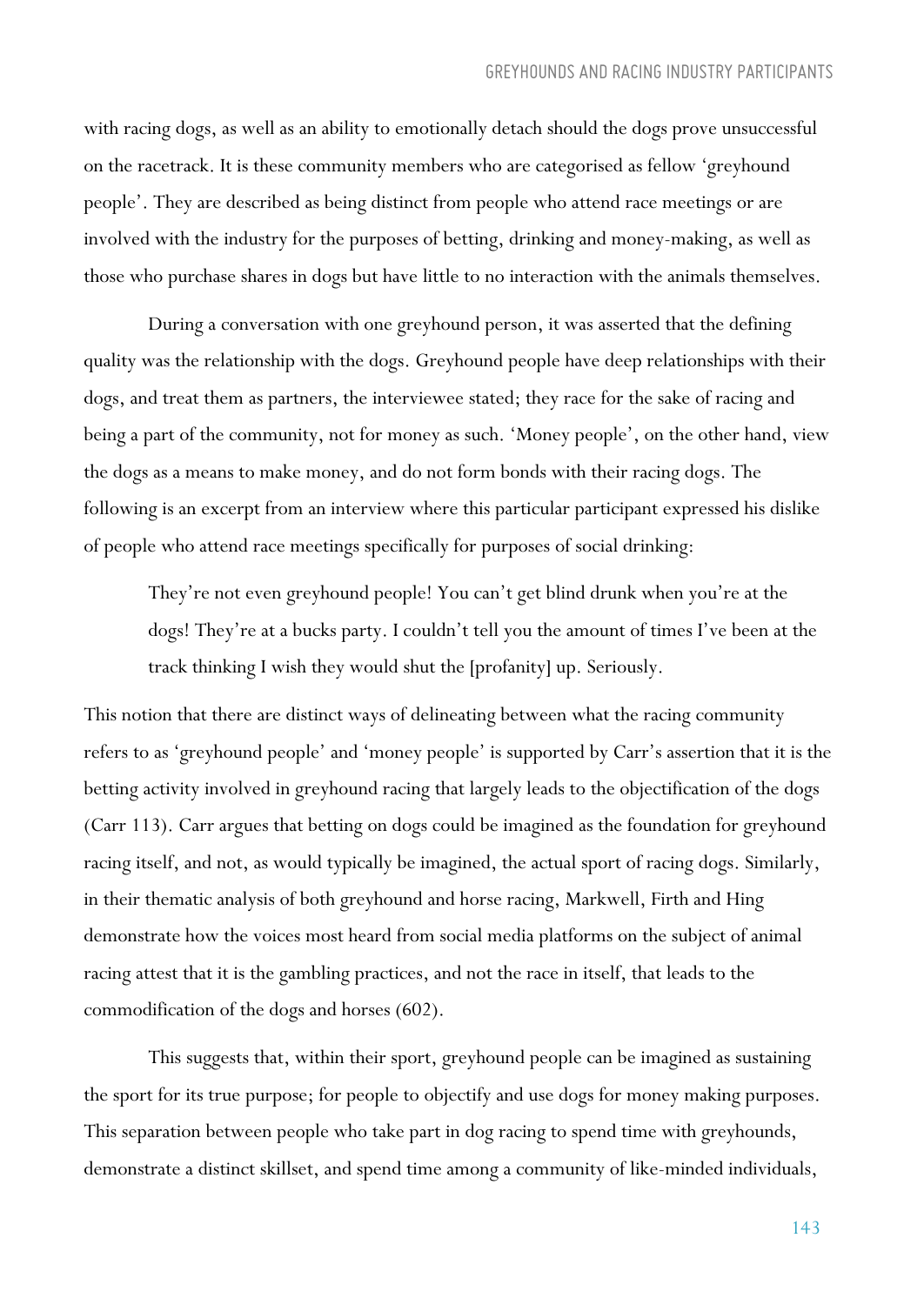and 'money people' who take part in dog racing to bet and drink, without spending time with the dogs themselves is an important distinction that needs more in-depth investigation.

This desire of the greyhound people to differentiate themselves from these others can be imagined as a means to separate oneself from the negative aspects of a group's identity (Abell 165), forming a new, social sub-group within the sport as a means of delineating between people who have 'good relationships' with the dogs, and those who have 'bad'. The fact that the greyhound people of the community are so adamant that their enjoyment of the race is not about the money provides a means of hope for those concerned about the dogs themselves. Ikonen and Pehkonen examine how, in dog agility competitions, by letting love be the dominant 'driving force' behind this leisure activity, and, by having close bonds with the 'pet community', the sport has remained dog-centred, rather than transforming into the typical, capitalist-logic driven competitive arena accented by the commodification of dogs (1685). Drawing on this article, I believe that there is an opportunity currently present within the greyhound racing community to mobilise those who race for reasons beyond monetary gain to facilitate a transition into a more dog-centred sport. While this seems a significant request of greyhound people, it is important to remember their own assertions that, not only do they not take part in racing for the money, they also rarely make money. As one participant attested, 'The best way to make one million dollars in greyhound racing is to start with two million'*.*

Whilst the remainder of this article focuses on the greyhound people of the community, the entangled lives of money people, greyhound people and greyhounds are clearly in need of further exploration. As Samdahl argues in regard to pet rescue, when it comes to human-animal relationships there are often multiple political and personal entanglements and conflicts occurring between the humans who take part in these animals' lives (103). So it is with greyhound racing.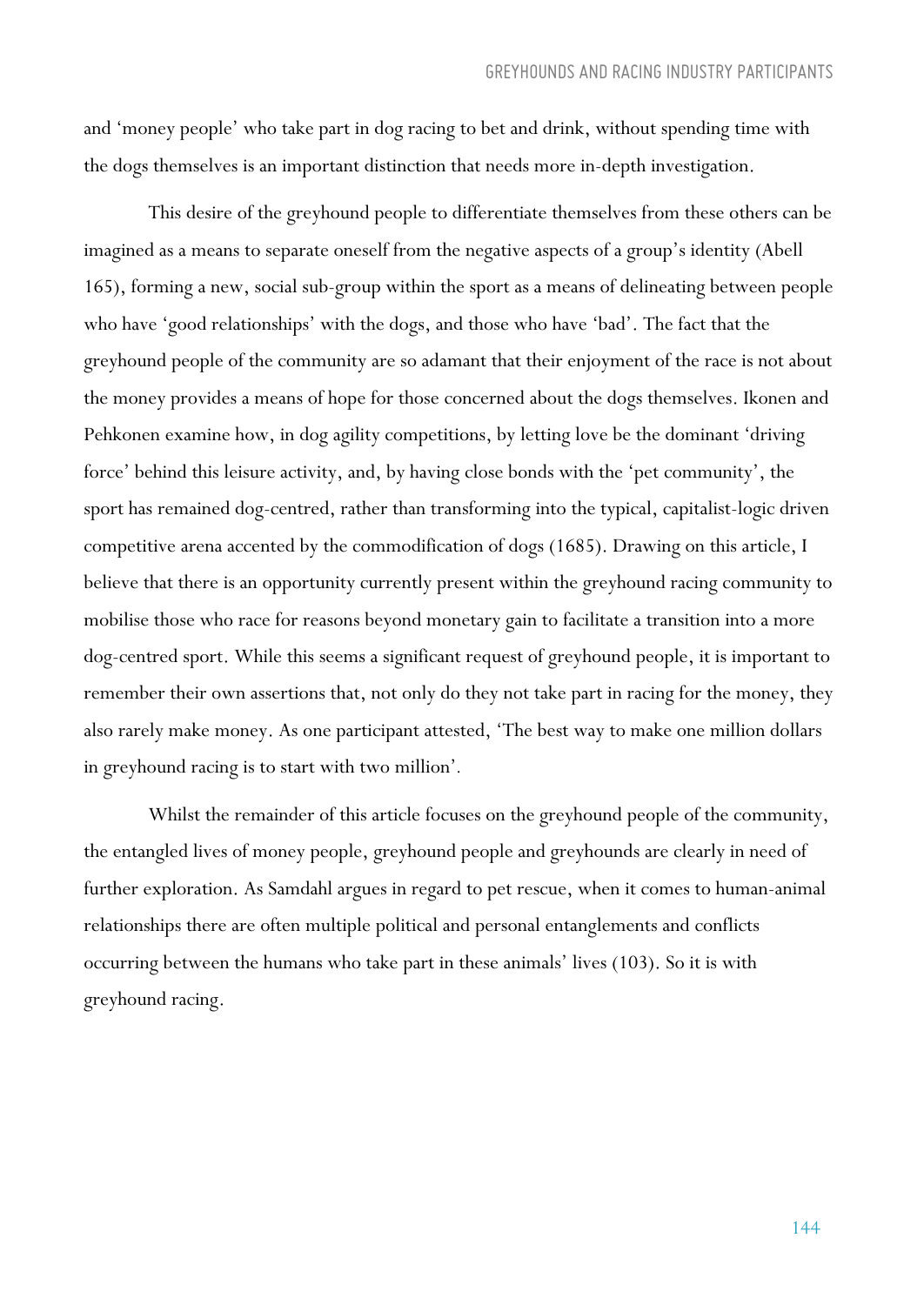## *Validating decisions: giving dogs away/putting dogs down while remaining a 'greyhound person' and 'dog lover'*

For the greyhound person, racing greyhounds are what we would perceive as working dogs; they are animals with a distinct purpose for humans and this is the primary – often, the only – cause for engagement. Therefore, they are different from pet dogs, who are already imagined as being 'more' than simply a purpose. Greyhound people argue, however, that racing greyhounds are still respected as living beings in their own right. As one interviewee stated, 'Greyhounds are more than working dogs, they are athletes, they are sporting stars. They do not work, they compete'. Greyhound people believe they need to accommodate what they perceive to be the wants of their greyhounds so that these 'athletes' can compete to their full potential. As such, greyhound people view greyhounds as a symbol for their passion and identity – living proof of that owner, trainer or breeder's skills and ability. This way of constructing the greyhound is, however, problematic with regard to the dogs who do not prove successful on the racetrack. As Markwell, Firth and Hing argue, this still means the focus of value stems not from the greyhound's right to a life in themselves, but rather a financial return to their investors, or, in this case, a symbolic return to their owners and trainers (603).

Constructing racing greyhounds as athletes in this way is also problematic in that the attribution of a single status can sometimes work to restrict the animal, removing her capacity to move beyond this single construction. As explored in Arluke's research*,* animals used in research laboratories are constructed in various ways, depending on the role of the human. In this way, animals are viewed by different humans within this context as data, equipment and as dying nursing-home patients (Arluke 100). Similarly, Taylor and Presser argue that those who hunt for recreational purposes will often reduce the dimensions of that particular animal, thereby allowing the eventuality of animal death to become simply a 'matter of fact' (484). How animals are constructed in life by those who play a role in that life's continuation is an important factor to take into account when looking at the breaking of the animal-human bond. In this section I explore the way in which greyhound people navigate their emotions when deciding which dogs to keep as pets, which dogs to give away, and which dogs to 'euthanise'.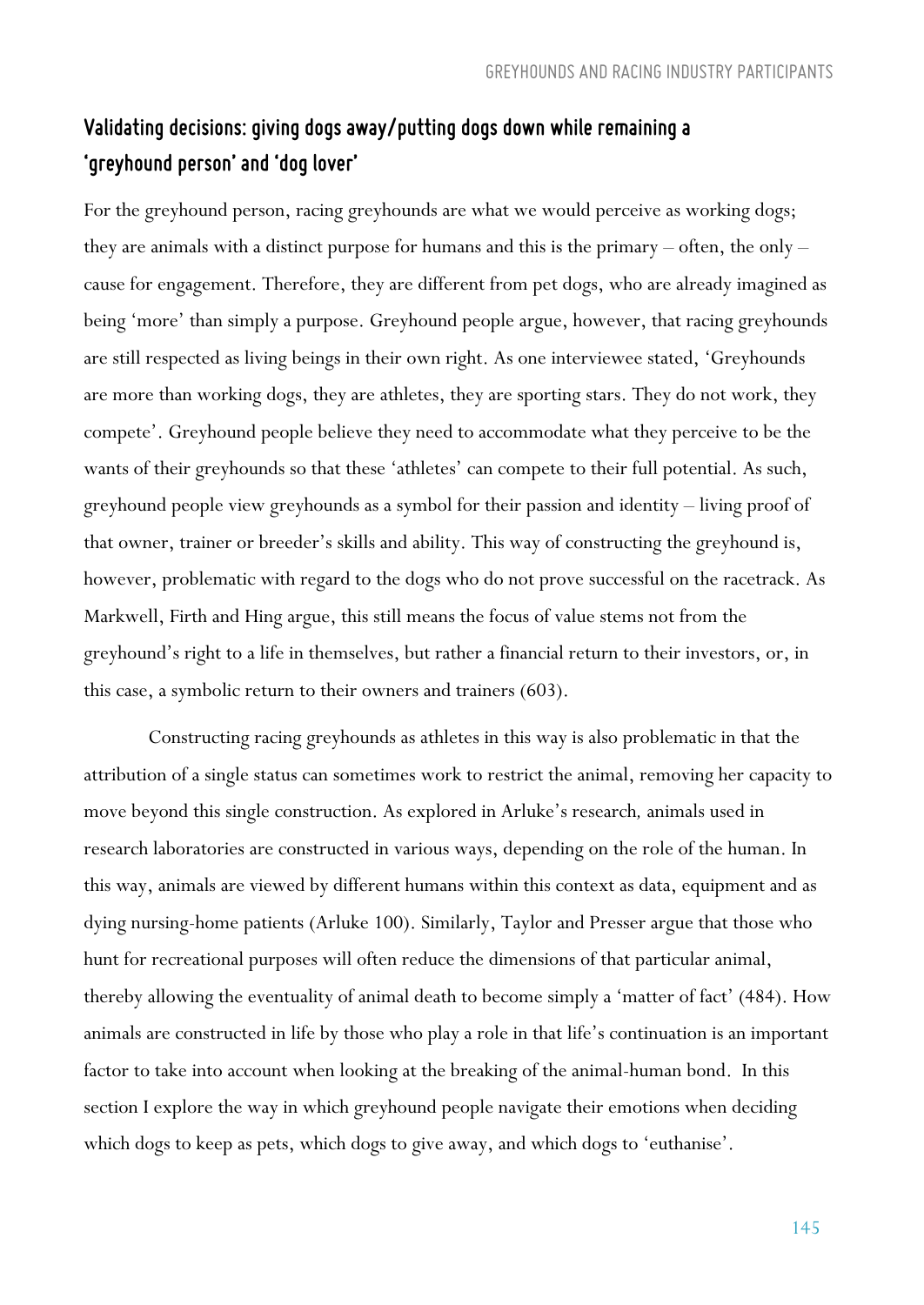It is common throughout the Western world to hear and see people refer to their dogs as their friends or a member of the family (Herzog 78). The human-canine bond brings not only great mutual benefits, but also several disadvantages for many individual dogs (Arluke 18; Taylor 96). Constructions of canines are often implicitly hypocritical and anthropocentric in nature. This is demonstrated by the fact that, whilst our own personal dogs are often thought of as loved ones, many more are euthanised due to abandonment and shelter overcrowding (Arluke and Sanders 92-94), often after enduring lives of neglect, mistreatment and abuse (Arluke 18; Taylor 96). It is, however, this first form of human-dog relationship, that is, the beloved family member, that is thought of when greyhound racing is placed within the context of Western human-animal relationships. To avoid viewing themselves as among this second grouping of dog relationships, greyhound people utilise notions of anthropomorphism and reciprocity, and engagement and detachment in order to justify the giving away and euthanasia of the dogs deemed not to be useful for racing purposes.

The multispecies community of NSW greyhound racing seems to be constituted along lines of gift-giving (Mauss) and interspecies reciprocity; this interspecies kinship is however imagined as between humans and 'the greyhound' as a breed, or rather, the abstract 'idea' of the greyhound itself. Individual (unsuccessful) dogs are therefore *sacrificed* in order to allow the greyhound person to retain their identity. Of course, this sacrifice is not perceived as such, but is rather simply regarded as, 'just the way things are.' The loss is, however, significant to the human party, thereby reinforcing to the greyhound people that they do care for the animals. As one participant explained, 'putting them down' is something greyhound people will mourn:

Biscuit,<sup>5</sup> um, it was very sad because he'd hurt himself and [partner] was just bringing him back [to racing condition], and he took to [trial track] and it had been raining. And he was so fast, as he's come out the boxes and hit the corner he's torn his back muscle. Really badly. Well we kept him off [that leg] and [partner] fixed it up and then the other one went and in those days we just had too many dogs. […] And that was very sad, both [partner] and I both cried. […] It was terrible. It's terrible when you've got to put them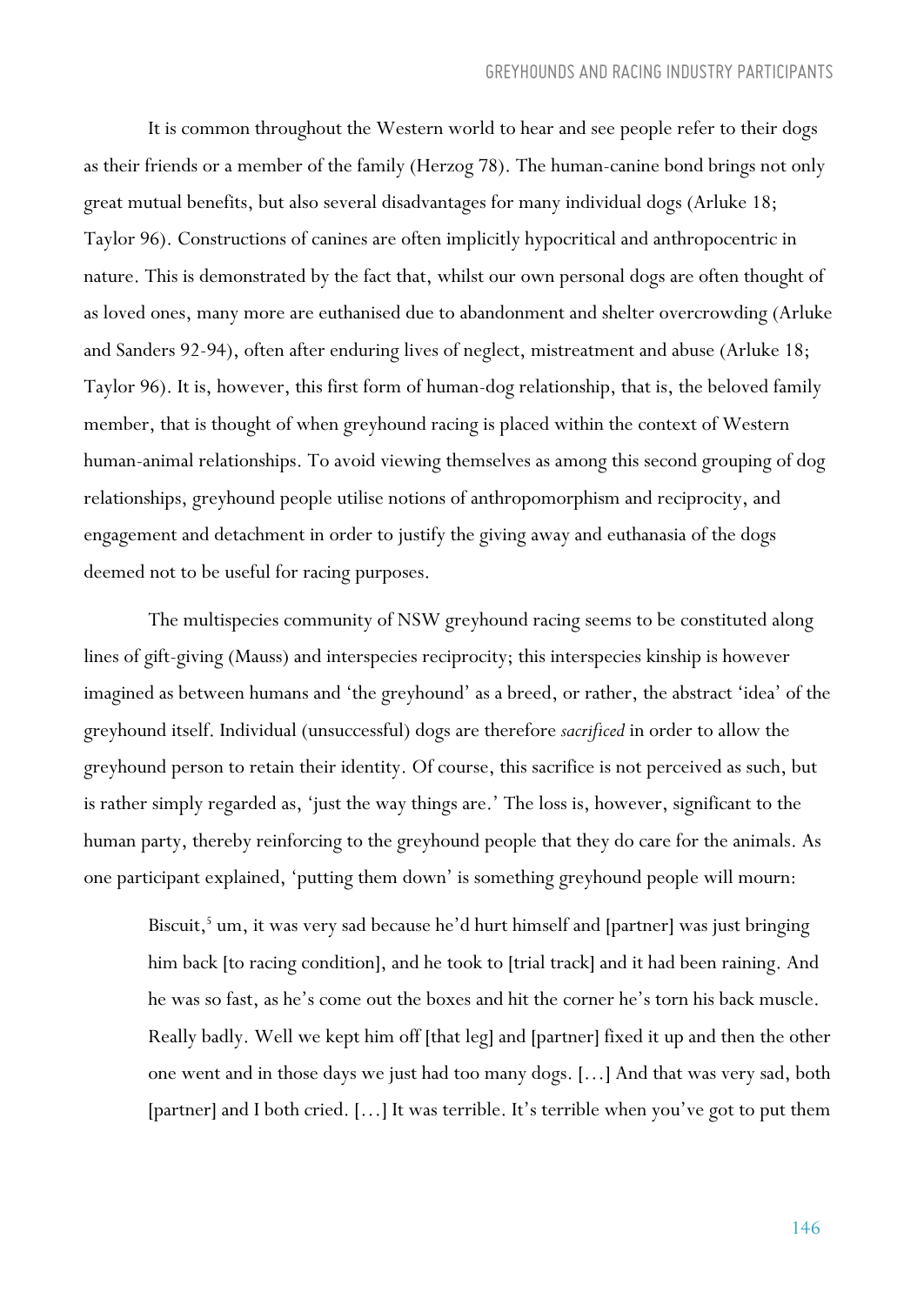down but it's something that has, but [partner]'s okay with it, he will do it, but he really doesn't like doing it, but he's stronger.

The excerpt above illustrates a case of a greyhound being put down because they were no longer able to race; outside of the context of racing, this dog would be considered healthy. In order to retain their identity as a greyhound person, those who race must retain enough room in their kennels for dogs who are racing. This inevitably means that not all of those who can no longer race can be kept. The paradox is that in order to continue working with greyhounds, greyhound trainers and owners involved in the sport must put down or give away their retired racing dogs, to make room for those who can continue to race and, subsequently, substantiate the role of the greyhound racing person. One way of viewing this is that the greyhound person sacrifices individual greyhounds in order to retain their ties to the abstract idea of *the greyhound* and the identity of the greyhound person; that is, the greyhound is sacrificed for the social life of the greyhound person. This implies similarities to Govindrajan's ethnographic work in India's Central Himalayas with people who live with and sacrifice goats. Govindrajan argues that the ritual sacrifice of goats in this region's villages are actually demonstrative of a kind of interspecies kinship and that this kinship itself is constituted through everyday human-animal engagement and care. Govindrajan's participants argued that the sacrifice is significant because the goats are like their children. The rationalisation of giving away or having euthanised healthy greyhounds by greyhound people seems to be created along these same lines. Whilst Govindrajan looks at ritual sacrifice and, accordingly, speaks to a different social process to what I explore here, her arguments can help to examine how it is sentiment towards the animal being sacrificed that allows the sacrificer to construct the loss as a sacrifice. The risk of physical harm to the greyhound places their owners, trainers and breeders at risk of emotional harm through facing loss, even if this loss is due to a decision by the greyhound person themselves. This leads to a reiteration of Narayanan's essential question; can any animal be sacralised without simultaneously being objectified (340)?

This sacrifice itself, however, also needs rationalisation by the sacrificer. As Govindrajan's participants argued that their goats are willing to die for family to appease the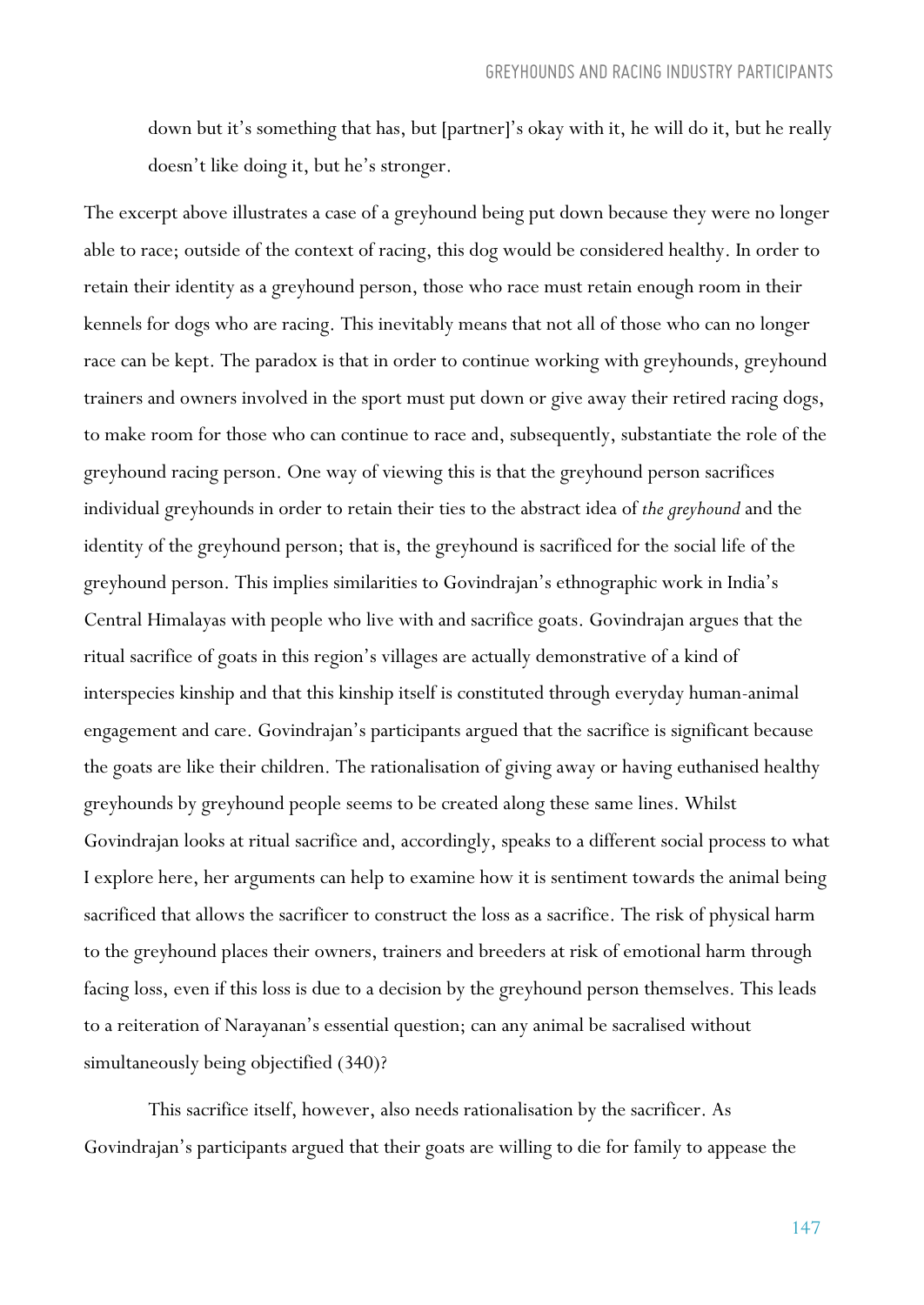gods, so greyhound people construct ideas about the human-dog bond they share with their racing greyhound based around reciprocity. A key factor within this relationship and means of rationalising one that is broken is the use of anthropomorphism as a blame-shifting device.

Anthropomorphism is commonly known as the attribution of human thoughts and feelings to nonhuman animals (Candea 252). During my time among the greyhound racing community, it became evident that greyhound people were anthropomorphising their dogs; however, rather than imbuing the greyhounds with human characteristics to create greater empathy, the greyhound people were using this anthropomorphism as a blame-shifting device. This method would be utilised after it became clear that a greyhound was not doing well on the racetrack. The greyhound person would construct their relationship to the dog as a sort of social contract characterised by reciprocity. Humans provide care, housing/shelter, food, training and engagement to the greyhounds, receiving in return anticipation/hope, routine, validation (doing something important with life), ability to construct identity as 'greyhound person', access to and engagement with the greyhound racing community and other associated benefits. This relationship can be imagined as a cycle that is reproduced as long as the reciprocal agreement is upheld. When it is not, that is, when the greyhound fails to win, or do well, in races, she is characterised as 'lazy', with several interviewees quoting the phrase; 'he can't be bothered winning for me' (Groizard 73). It is important to note here that this anthropomorphism only goes so far as to facilitate the aforementioned blame-shift. The dogs are imbued with human characteristics to the point of constructing race loss as their fault. If these dogs were truly thought of as humans however, they would not be viewed as dispensable as a result of this.

Another simultaneous cycle is that of engagement and detachment between human and animal. This cycle is constantly in flux between stages. Candea argues that when attempting to create anthropological knowledge, engagement and detachment should not be viewed as opposites (243). Similarly, the human-dog relationship of the greyhound racing community demonstrates that rather than composing two sides of a dichotomy, engagement and detachment can be viewed as a cyclic process within the mindset of the greyhound person. The cycles of engagement and detachment would be constant, both for the different dogs the greyhound

148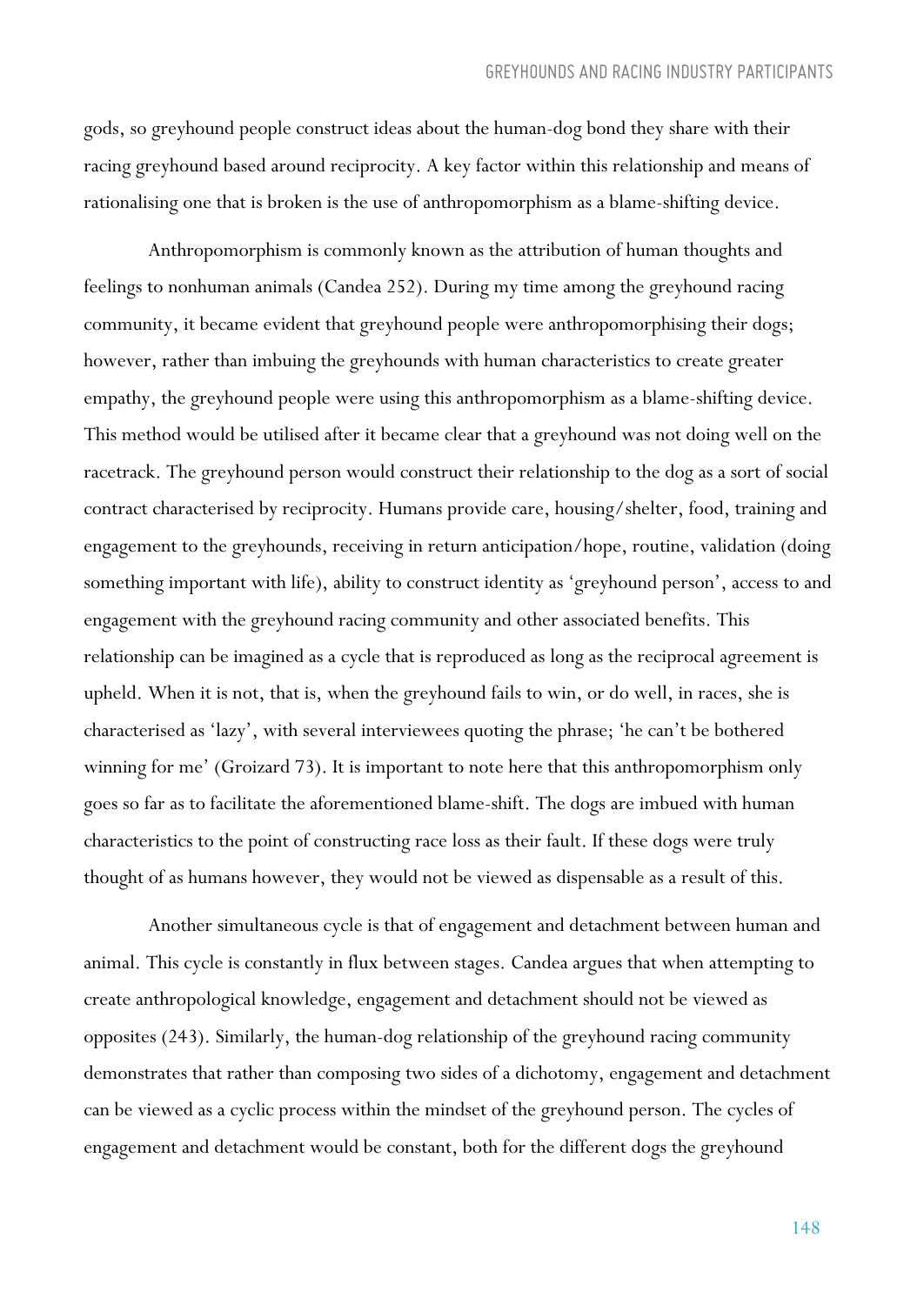person interacts with, and with past dogs as they are remembered. This ability to shift in mindset was demonstrated by an interviewee when they explained her relation's love of greyhounds and the racing context: '[h]e loves the dogs. He always had loved the dogs, but not if they don't run fast. Because you know he gets a bit upset then'.

This quote demonstrates how a successful reciprocal relationship leads to a humananimal relationship that is engaged. In contrast, when the dogs are unable to uphold their end of this social contract (not running fast), the mindset of the greyhound person can become detached ('he gets a bit upset then'). Similarly, during another interview a participant became emotional when speaking about dogs he no longer had. He revealed to me that when he had agreed to do the interview, he had not imagined speaking about past dogs would bring about such a reaction. This participant may have believed he had come to a stage of complete and final detachment from these particular dogs. Nonetheless, speaking and thinking of them made him emotional. This participant is still engaged with the memory he has constructed of these dogs; he had simply been in the phase of detachment while not thinking of them. It can be imagined that the structures and context the human and dog relationship is within facilitate this cyclic thought process.

As such, so long as the reciprocal relationship remains successful, the cycle can be imagined as being 'engaged'. It is when one side of the relationship is faltering and one partner (the dog) fails to contribute to the exchange (failing in races, barking or displaying 'noncooperative' behaviour), the relationship can move to a phase of 'detached'. Contributing to this need for detachment from those greyhounds who are perceived as being 'unsuccessful' is that their 'failure' in itself demonstrates a failure on the part of the human, that is, an unsuccessful greyhound can denote an unsuccessful breeder or trainer. Once the human comes to imagine this individual as a suggestion of lack of skill or dedication, detachment becomes even more likely.

As the world is constantly reconstructing itself, neither of these phases can be viewed as 'final'. A greyhound may lose a few races, allowing the relationship to move into the phase of detachment, then win a few, moving the relationship back into a phase of engagement. While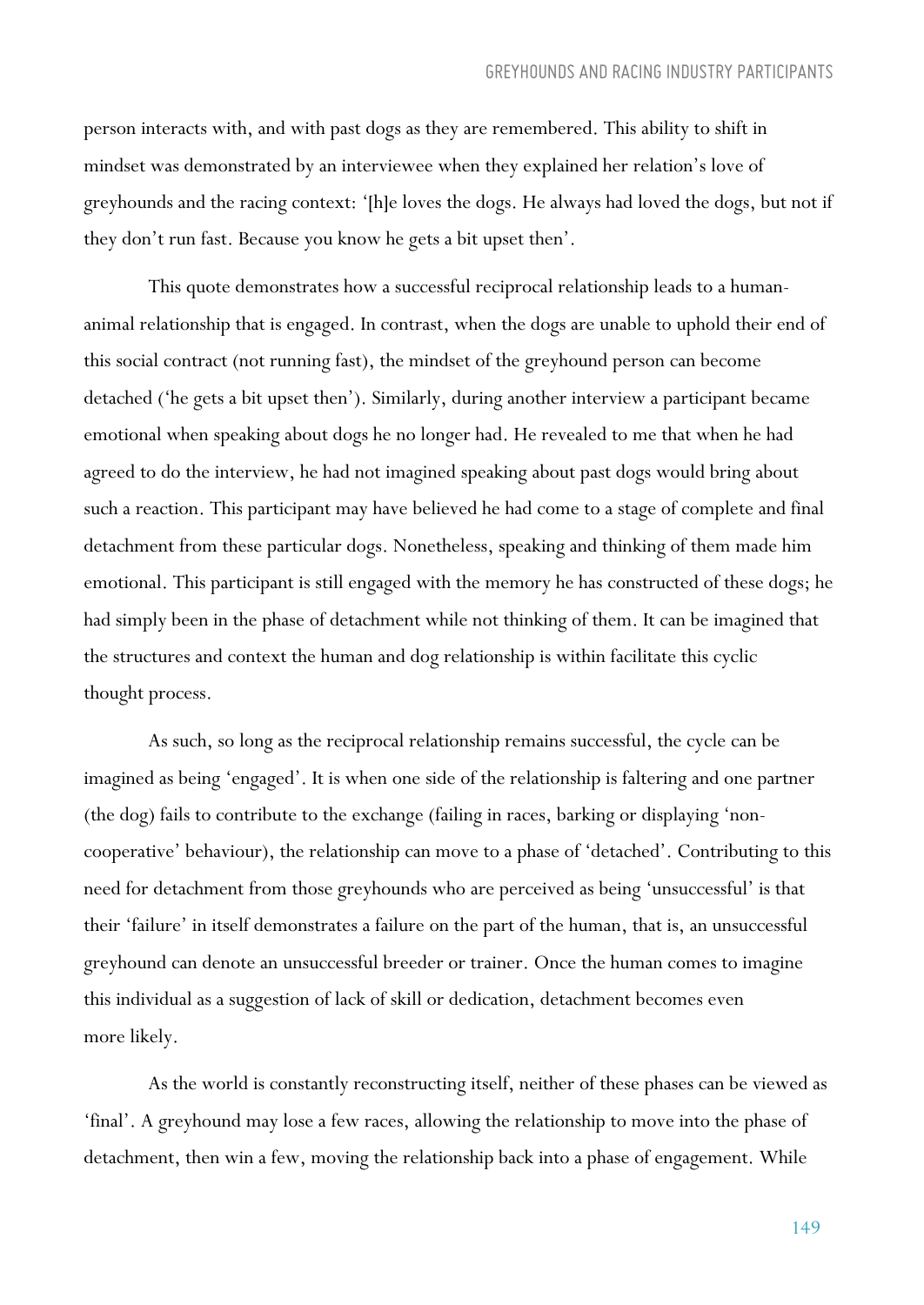imagined as 'the racing greyhound', the dog has no means of contributing to the reciprocal relationship other than by proving successful as a racing animal. The longer the human-animal relationship remains detached, the more likely it is that the trainer/owner will choose to permanently separate from this greyhound, either by giving him/her away, or having the dog prematurely euthanised. Even after the dog no longer physically remains with this human, this cycle and associated phases continue, depending on how the dog is constructed as a memory at any one time. How these memories are constructed can also be dependent on the conditions under which the dog passed away. The dog who dies from an accident may be remembered as a victim while one who was prematurely euthanised may be remembered less often and only for how he acted in life, not how the death came about. In this way it could be argued that the death or permanent separation of human and dog is one means of crossing the emotional boundary.

The emotional boundary is constructed as part of a defence mechanism that allows for easier detachment. The boundary sits between what I have referred to as the 'racing spectrum' and the 'pet spectrum'. In terms of what these spectrums mean, being within the pet spectrum enables the dog to be imagined as someone providing companionship, humorous antics, love, etc. While these are relational qualities that can be offered by most dogs, the emotional boundary separates the racing greyhound from the pet spectrum. Any traits beyond those associated with a 'racer' – for example, a particularly loving or humorous disposition, devotion, aesthetic qualities, etc. – do not factor as contribution to the reciprocal relationship. As such, aside from human-animal separation or death, the only means for the racing greyhound to cross the boundary is for the reciprocal relationship to remain engaged for a long period of time. Several participants stated that they feel as though they 'owe' something to successful dogs, i.e., allowing them to enter the pet spectrum. As one participant explained, due to the fact that his dog had been so successful financially, he 'owed' it to this greyhound to allow him to become a pet:

[...] this guy that's racing now, that we've got racing now, he'll become our pet when he's finished. He's just that sort of dog he is. […] he's just that, yeah that sort of nature?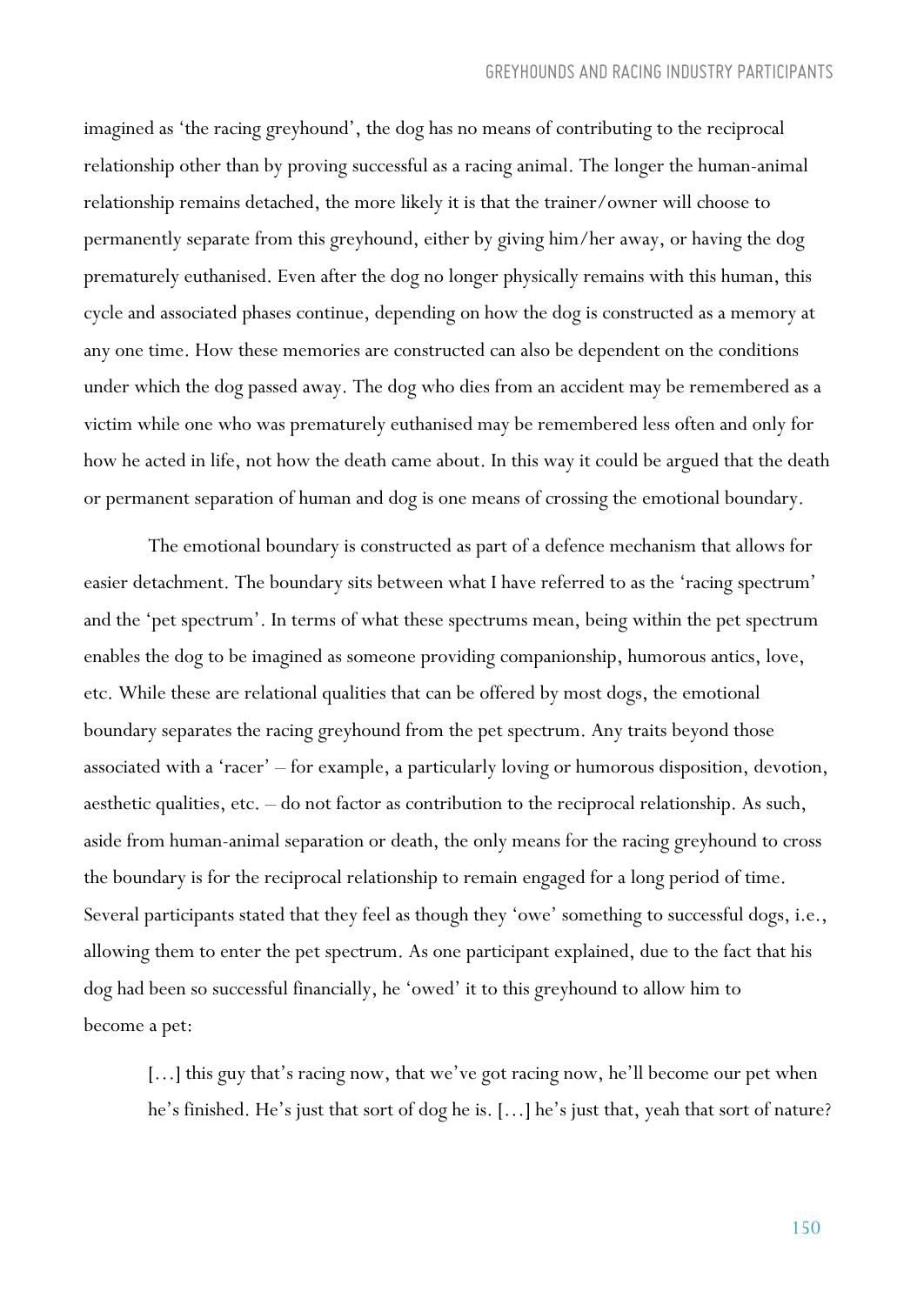Yeah. And he's been really sort of good for us financially so you sort of, yeah you owe them something. Yeah so he'll become a pet. Yeah, eventually.

Once the pet spectrum is entered, a new reciprocal relationship is established, this time one that is in no way influenced by financial gain. The relationship is comprised of companionship, love, and allowing the individual to construct themselves as a dog, or greyhound 'lover'. These greyhounds share relationships of deep engagement with their humans. Often greyhound people will use these specific dogs as examples when describing how the greyhound racing community loves 'their greyhounds'.

The argument presented here, that those who race greyhounds 'love their dogs', could be positively utilised in order to shift greyhound racing from a hardened space of rigid rules of detachment to a space of love and care. As Ikonen and Pehkonen contend, competitive, animalbased sports that could easily be completely profit-driven can maintain their animal-focus through acceptance and indeed, esteem of love as a driving force. If greyhound racing is not to be banned in Australia, it needs to demonstrate this love and care of the individual dogs, and not merely the idea that the greyhound, as a breed, comes first. In this endeavour, more research is needed to explore the acceptability of love as opposed to profit and to explore the relationships between the two primary groups in Australia who claim to love the dogs; greyhound racing and greyhound rescue.<sup>6</sup>

#### *Conclusion*

Greyhounds, both physically and symbolically, provide the foundations upon which the community and notion of a 'greyhound person' are created. Through the ambivalence of their status, the relationship between greyhound and greyhound person is constantly shifting in a state of flux, that is, until there is either complete physical (if not emotional) separation between human and nonhuman animal, or, the greyhound crosses the emotional boundary into the pet spectrum, and so, begins anew the human-dog relationship.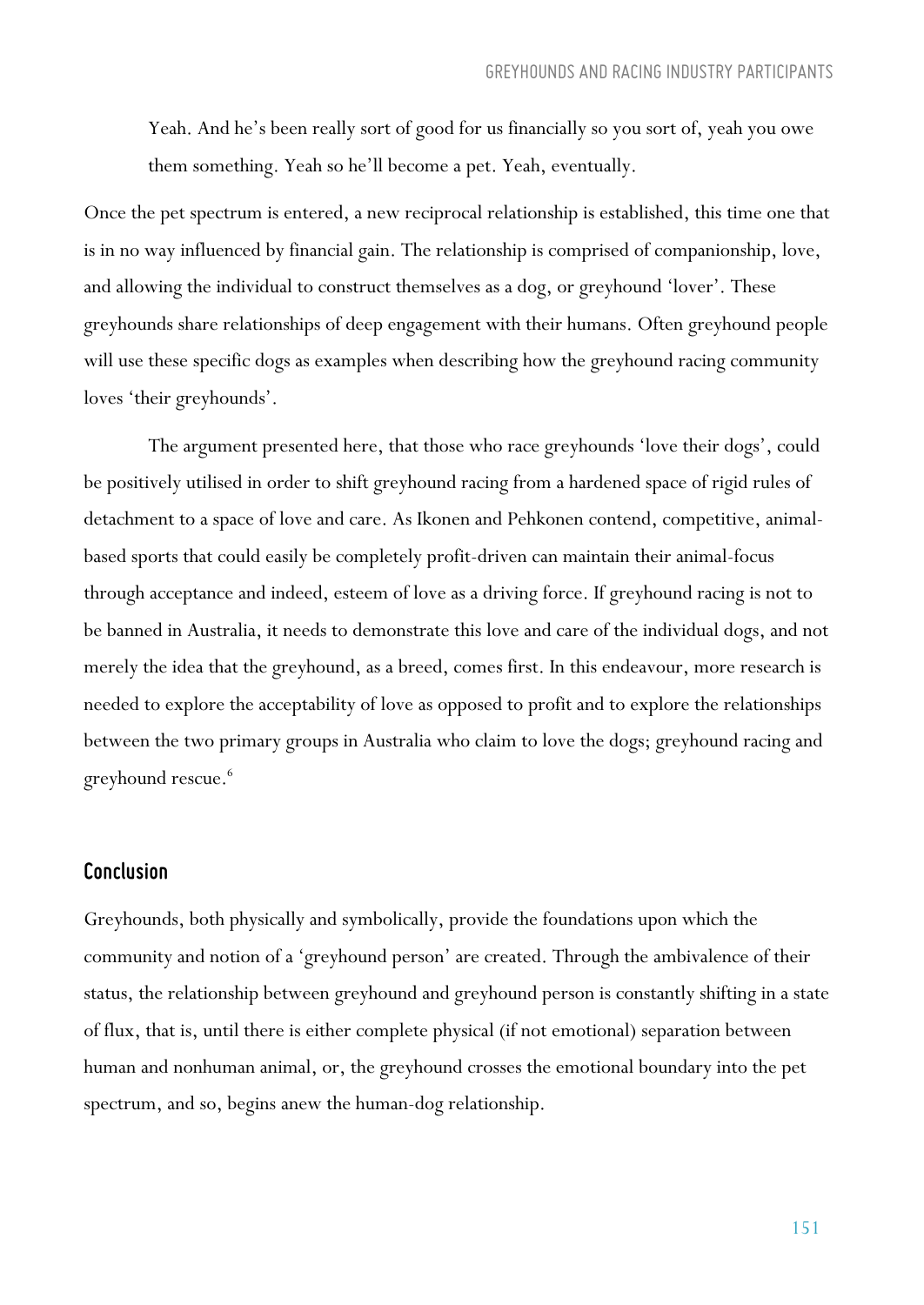The emotional defence mechanisms required of playing out the role of the greyhound person requires particular spatial and emotional set ups in order to prevent emotional attachment leading to stress upon separation. This has obvious implications for the wellbeing and life quality of the dogs. Examining the roles played out by the greyhound and constructed identities of humans within the context of the racing community can bring us closer to understanding not only this particular facet of the human-animal relationship itself, but how we can better understand the underlying cultural logic of the greyhound industry, in order to bring about better understanding, appropriate reforms, and perhaps reconciliation, between the greyhound people and the animal advocates of NSW.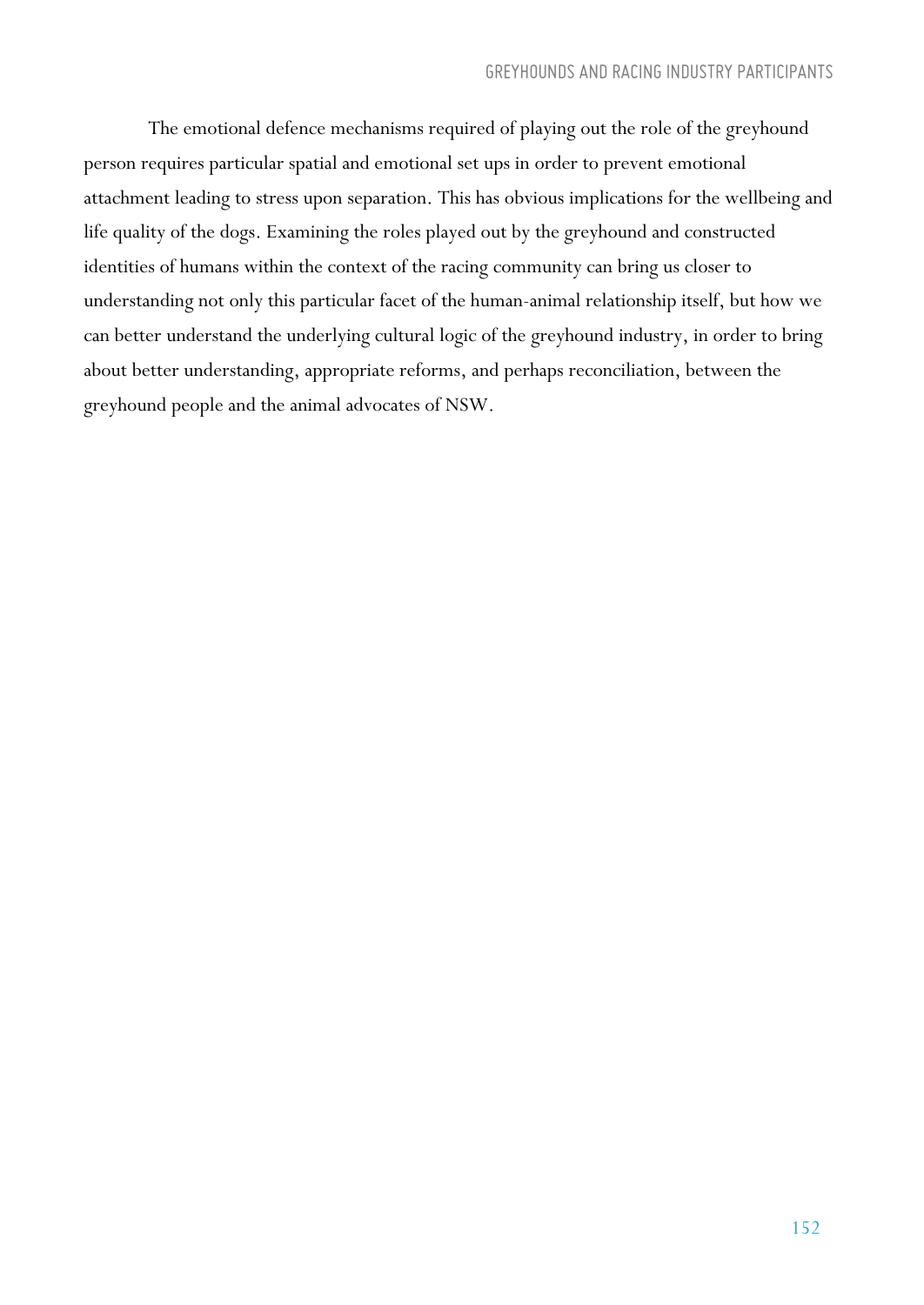#### *Notes*

<sup>1</sup> This sentiment was frequently expressed by greyhound racing participants during my time among the community.

<sup>2</sup> Whilst use of anthropocentric and blame-alleviating language within the field of animal studies is questioned, the research, and therefore this article, follows anthropological practice in that the language used mirrors that of the community that is studied in order to gain an emic viewpoint, and subsequently, a more in-depth understanding of community practices.

<sup>3</sup> Live baiting is the practice of using smaller animals, most commonly rabbits, to make the dogs 'keen' or eager to kill and therefore chase the lure during a race. This practice is also referred to as 'blooding' and involves encouraging the greyhound to kill the animal so as to get a taste for blood.

<sup>4</sup> This argument is further developed in Jannette Young and Neil Carr's *Domestic Animals, Humans, and Leisure: Rights, Welfare, and Wellbeing.* For the sake of continuity in this article, it is not expanded upon here.

<sup>5</sup> All names, including those of nonhuman animals, have been changed to protect participant identity.

<sup>6</sup> This is the focus of my current PhD research project.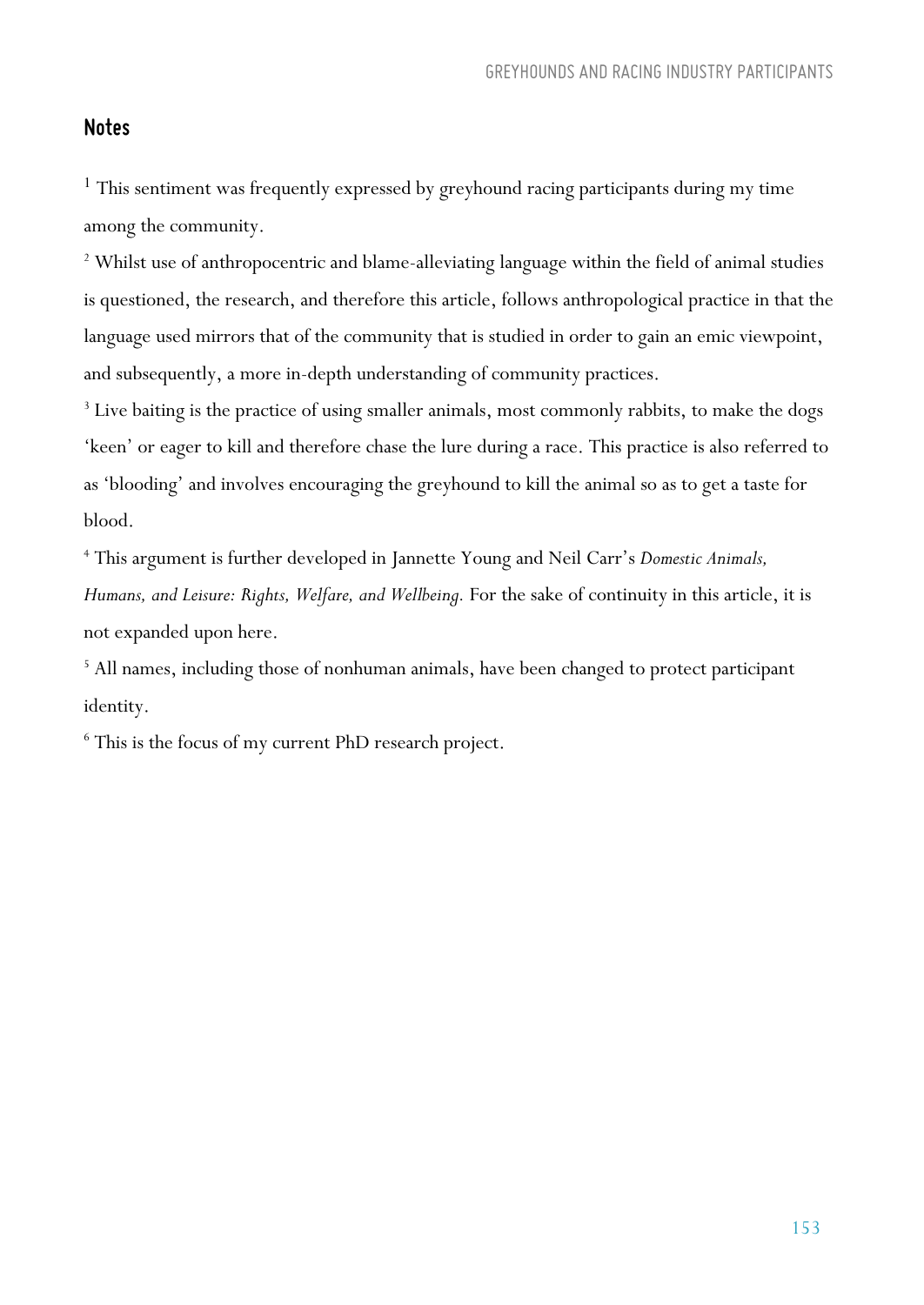#### *Works Cited*

- Abell, Jackie. 'Volunteering to Help Conserve Endangered Species: An Identity Approach to Human-Animal Relationships.' *Journal of Community & Applied Social Psychology*, vol. 23, no. 2, 2013, pp. 157-170.
- Animals Australia. 'Bred for No Other Purpose Than to Race and Win, Greyhounds in Australia are Literally Running for Their Lives', 20 Sept. 2018, https://animalsaustralia.org/issues/greyhound-racing.php.
- Arluke, Arnold. 'Sacrificial Symbolism in Animal Experimentation: Object or Pet?' *Anthrozoos: A Multidisciplinary Journal of The Interactions of People & Animals*, vol. 2, no. 2, 1988, pp. 98- 117.
- ---. *Just a Dog: Understanding Animal Cruelty and Ourselves.* Temple University Press, 2006.

Arluke, Arnold and Clinton Sanders. *Regarding Animals.* Temple University Press, 1996.

- Atkinson, Michael and Kevin Young. 'Reservoir Dogs: Greyhound Racing, Mimesis and Sports-Related Violence.' *International Review for the Sociology of Sport*, vol. 40, no. 3, 2005, pp. 335-356.
- Candea, Matea. '"I Fell in Love with Carlos the Meerkat": Engagement and Detachment in Human-Animal Relations.' *American Ethnologist*, vol. 37, no. 2, 2010, pp. 241-258.
- Carr, Neil. 'The Greyhound: A Story of Fashion, Finances, and Animal Rights.' *Domestic Animals and Leisure*, Springer, 2015, pp. 109-126.
- DeMello, Margo. *Animals and Society: An Introduction to Human-Animal Studies.* Columbia University Press, 2012.
- Gold, Ann Grodzins. 'Conceptualizing Community: Anthropological Reflections.' Background paper for Research Ethics and Environmental Health project, Syracuse University, 16 June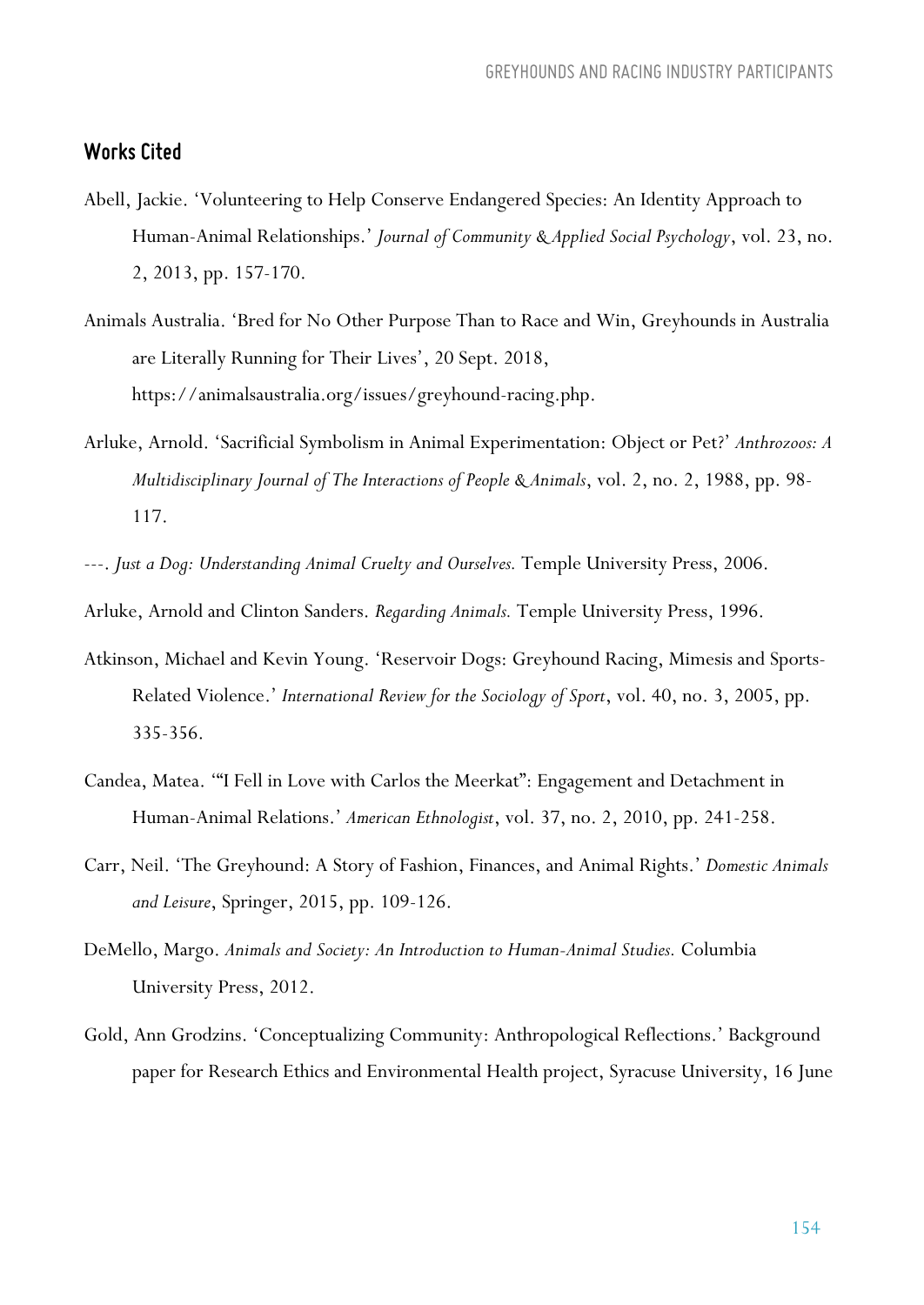2005, p. 17. https://www.brown.edu/research/research-ethics/conceptualizingcommunity-anthropological-reflections

- Govindrajan, Radhika. '"The Goat That Died for Family": Animal Sacrifice and Interspecies Kinship in India's Central Himalayas.' *American Ethnologist*, vol. 42, no. 3, 2015, pp. 504- 519.
- Groizard, Justine. 'Human-Animal Relationships in the Greyhound Racing Community of New South Wales', Dissertation, University of Newcastle, Australia, 2016.
- Guéguen, Nicolas and Serge Ciccotti. 'Domestic Dogs as Facilitators in Social Interaction: An Evaluation of Helping and Courtship Behaviors.' *Anthrozoös*, vol. 21, no. 4, 2008, pp. 339-349.
- Haraway, Donna. 'Situated Knowledges: The Science Question in Feminism and the Privilege of Partial Perspective.' *Feminist Studies,* vol. 14, 1988, pp. 575-599.
- ---. *When Species Meet*. University of Minnesota Press, 2008.
- Herzog, Hal. *Some We Love, Some We Hate, Some We Eat: Why it's so Hard to Think Straight about Animals.* Harper Perennial, 2010.
- Ikonen, Hanna-Mari and Samu Pehkonen. '"I <3 My High-Performance Dog": Love for the Sport in Agility Coach Representations in Social Media.' *Sport in Society*, vol. 20, no. 11, 2017, pp. 1684-1698.
- Lock, Andy and Tom Strong. *Social Constructionism: Sources and Stirrings in Theory and Practice.*  Cambridge University Press, 2010.
- Madden, Raymond. 'Imagining the Greyhound: "Racing" and "Rescue" Narratives in a Human and Dog Relationship.' *Continuum*, vol. 24, no. 4, 2010, pp. 503-515.
- Markwell, Kevin, et al. 'Blood on the Race Track: An Analysis of Ethical Concerns Regarding Animal-Based Gambling.' *Annals of Leisure Research*, vol. 20, no. 5, 2017, pp. 594-609.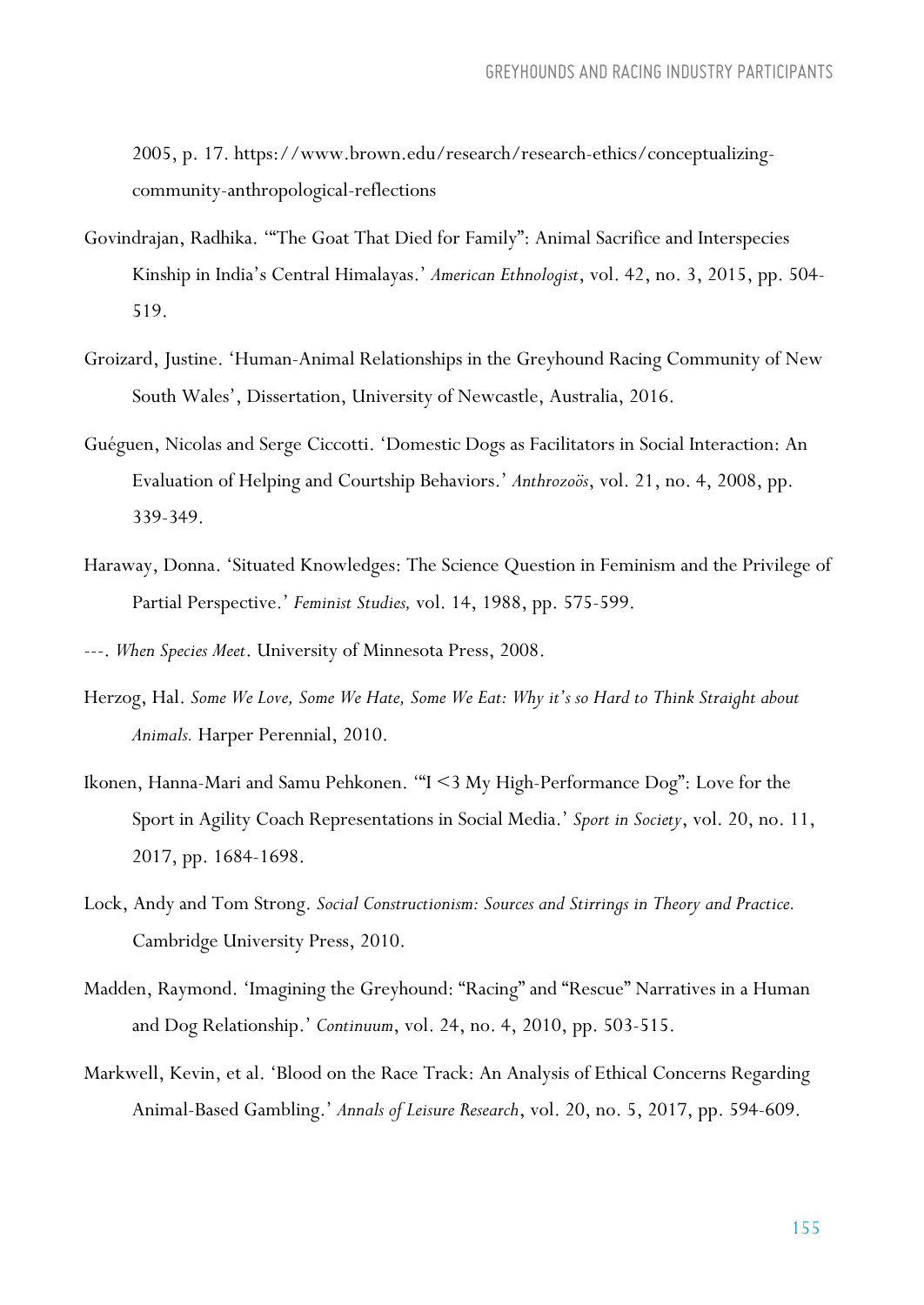- Mauss, Marcel. *The Gift: Forms and Functions of Exchange in Archaic Societies.* 1924. Cohen and West, 1969.
- McEwan, Alexander and Krishna Skandakumar. 'The Welfare of Greyhounds in Australian Racing: Has the Industry Run its Course?' *Australian Animal Protection Law Journal,* vol. 6**,** 2011.
- McGinnis, Michael Vincent et al. 'Bioregional Restoration: Re-establishing an Ecology of Shared Identity.' *Bioregionalism,* edited by Michael Vincent McGinnis, Routledge, 1999, pp. 205- 222.
- McHugh, Michael. *Special Commission of Inquiry into the Greyhound Racing Industry in New South Wales.* State of NSW, 2016.
- Narayanan, Yamini. 'Cow Protection as "Casteised Speciesism": Sacralisation, Commercialisation and Politicisation.' *Journal of South Asian Studies*, 2018, pp. 1-21.
- Nicholls, Sean and James Robertson. '"I Got It Wrong": Mike Baird Gives Greyhound Industry Another Chance.' *The Canberra Times*, 2016. http://www.canberratimes.com.au/nsw/igot-it-wrong-mike-baird-gives-greyhound-industry-another-chance-20161010 grzcz3.htmlhttp://www.canberratimes.com.au/nsw/i-got-it-wrong-mike-baird-givesgreyhound-industry-another-chance-20161010-grzcz3.html, 12/10/2016.
- Presser, Lois and William V. Taylor. 'An Autoethnography of Hunting'. *Crime, Law and Social Change*, vol. 55, no. 5, 2011, pp. 483-494.
- Rapport, Nigel and Joanna Overing. *Social and Cultural Anthropology: The Key Concepts.*  Routledge, 2000.
- Samdahl, Diane M. '"It's [Not] All About the Dogs": Volunteers and Pet Rescue.' *Domestic Animals and Leisure*, edited by Neil Carr, Springer, 2015, pp. 89-108.